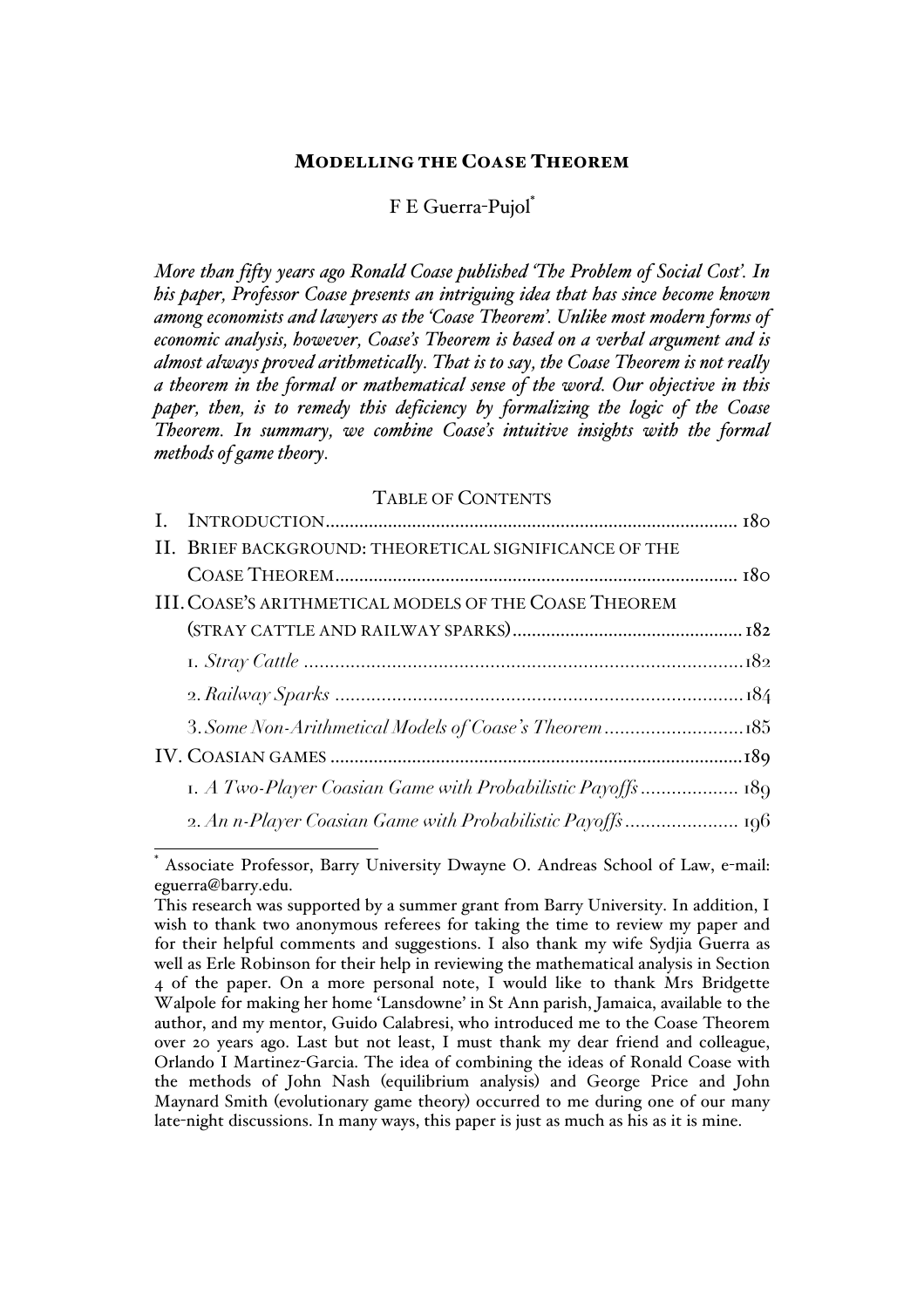| 3. An Alternative Coasian Game with High Transaction Costs, Fixed Legal |  |
|-------------------------------------------------------------------------|--|
|                                                                         |  |
|                                                                         |  |

# I. INTRODUCTION

More than fifty years ago Ronald Coase published his seminal paper 'The Problem of Social Cost'.<sup>1</sup> In his paper, Professor Coase presents an intriguing idea that has since become known among economists and lawyers as the 'Coase Theorem'.<sup>2</sup> Unlike most modern forms of economic analysis, however, the Coase Theorem is based on a verbal argument and is almost always proved arithmetically. That is to say, Coase's Theorem is not really a *theorem* in the formal or mathematical sense of the word. Our objective in this paper is to remedy this deficiency by presenting the Coase Theorem as a formal game. In summary, we try to combine Coase's intuitive insights with the formal methods of game theory.

The remainder of this paper is organized as follows. Sections 2 and 3 provide some background regarding the Coase Theorem. Specifically, Section 2 briefly discusses the significance of the Coase Theorem, while Section 3 presents two of the most famous illustrations of the Coase Theorem—Coase's simple model of farmer-rancher interactions and Coase's arithmetical analysis of the problem of railway sparks—as well as some previous attempts to formally model the Coase Theorem. Next, Section 4 presents a general game-theoretic model of the Coase Theorem, one that does not depend on artificial parameter values. Specifically, Section 4.1 presents a simple two-player 'Coasian game' with probabilistic payoffs, Section 4.2 presents a population model of the Coase Theorem with probabilistic payoffs, and Section 4.3 then models an alternative Coasian farmer-rancher population game with high transaction costs and the presence of legal rules, but with fixed instead of probabilistic payoffs. Section 5 concludes and identifies some areas for future research.

# II. BRIEF BACKGROUND: THEORETICAL SIGNIFICANCE OF THE COASE THEOREM

Before proceeding, it is worth taking a moment to explain the wider significance of the Coase Theorem in 'law and economics' and legal studies generally. From a theoretical or academic perspective, the Coase Theorem

<sup>&</sup>lt;sup>1</sup> RH Coase, 'The Problem of Social Cost' (1960) 3 JLE 1.<br><sup>2</sup> ibid 2-8. See also RH Coase, 'The Federal Communications Commission' (1959) 2 JLE 1, 25-26.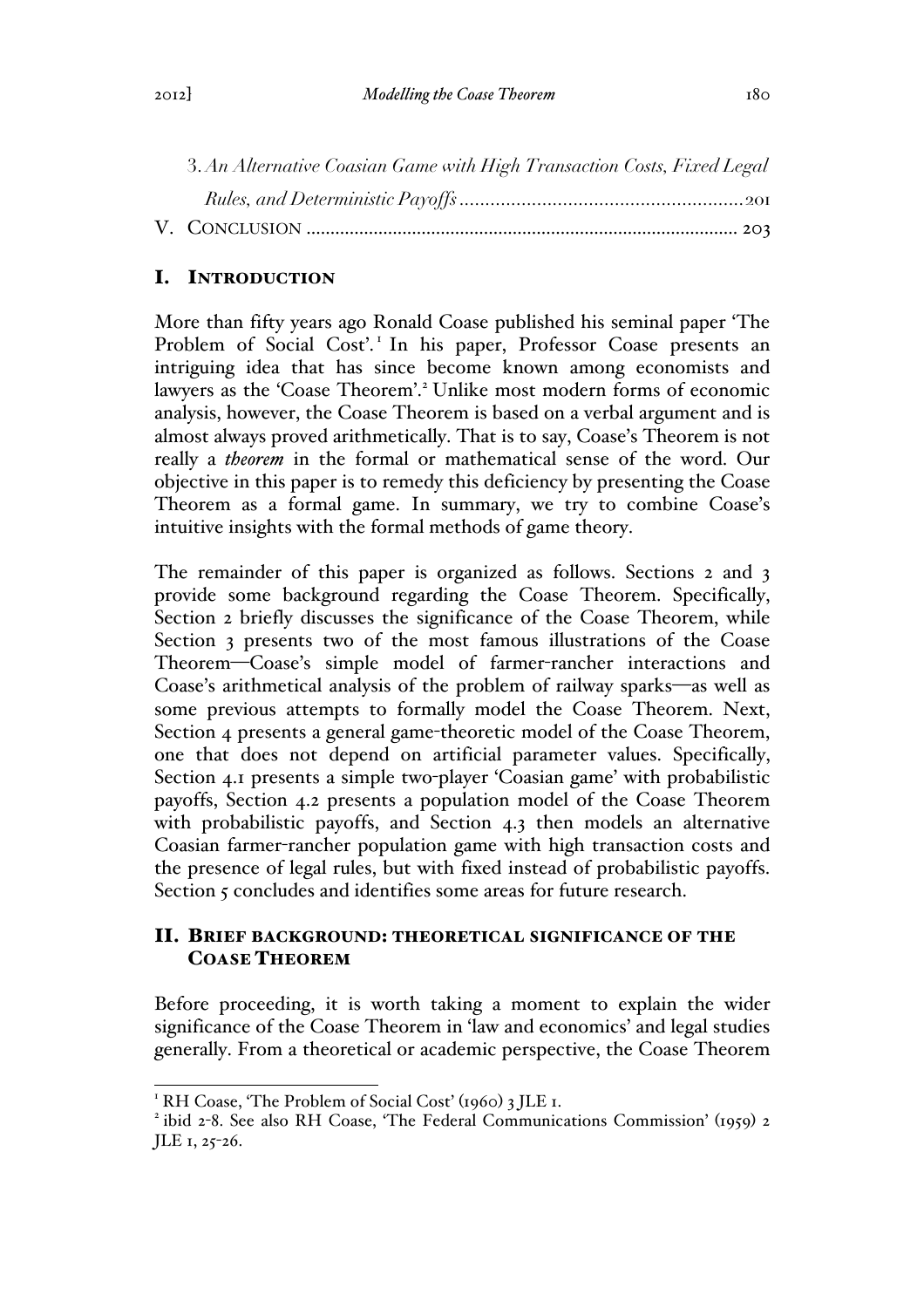is crucial to economic analysis of law. According to Richard Posner, for example, 'The most celebrated application of the concept of opportunity cost in the economic analysis of law is the Coase Theorem'.<sup>3</sup> Remove or disprove the Coase Theorem, and the economic approach to law is reduced to intellectual rubble or just another untestable or normative legal theory.<sup>4</sup> But with Coase's logical Theorem as its underlying theoretical foundation, the economic approach not only provides a clear and cogent lens for engaging in descriptive work and for understanding the effect of law on markets; at the same time, it also offers a powerful and forwardlooking program for explaining and reforming almost all aspects of the legal system as well as myriad legal institutions, including property rights, tort law, and contracts.<sup>5</sup>

Moreover, the Coase Theorem has major theoretical and even practical implications as well by exposing the 'reciprocal' nature of economic externalities.<sup>6</sup> That is, the Coase Theorem substitutes the conventional 'victim-wrongdoer' paradigm prevalent in legal studies and moral philosophy with an entirely new and non-normative view of reciprocal conflict.<sup>7</sup> Consider a conflict situation between two parties, A and B. Instead of trying to identify the victim and the wrongdoer to the conflict—the traditional and still dominant method for analyzing conflicts and externalities in both the legal and economics literature—the Coasian approach invites one to see the conflict between A and B as a function of both parties' behavior. On this view, the Coase Theorem is nothing less

<sup>&</sup>lt;sup>3</sup> Richard A Posner, *Economic Analysis of Law* (3rd edn, Little Brown 1986) 7.

<sup>4</sup> For a small but fairly representative sample of stinging criticisms of the Coase Theorem over the years, see Andrew Halpin, 'Coase's World and Coase's Blackboard' (2011) 31 EJLE 91; Dan Usher, 'The Coase Theorem Is Tautological, Incoherent, or Wrong' (1998) 61 Economic Letters 3; Paul Samuelson, 'Some Uneasiness with the Coase Theorem' (1995) 7 Japan World Economy 1; Daniel Q. Posin, 'The Coase Theorem: If Pigs Could Fly' (1990) 37 Wayne LR 89. For a thoughtful critique (in French) that the Coase Theorem is not a 'theorem', see Elodie Bertrand, 'Le théorème de Coase, une réflexion sur les fondements microéconomiques de l'intervention publique' (2002) 41 Perspectives de la Vie Économique 111.

<sup>&</sup>lt;sup>5</sup> See generally Stephen G Medema, 'Legal Fiction: The Place of the Coase Theorem in Law and Economics' (1999) 15 Economics & Philosophy 209. See also FE Guerra-Pujol, 'Coase's Paradigm' (2010) 1 Indian JLE 1, 27-30.

<sup>&</sup>lt;sup>6</sup> The word 'reciprocal' appears for the first time in the economics literature in Coase (n 1) 2 and in Coase (n 2) 26. See also Guido Calabresi, 'Neologisms Revisited' (2005) 65 Maryland LR 736, 738.

<sup>7</sup> For a novel application of Coase's reciprocal conflict idea to a science-fiction context, see FE Guerra-Pujol and Orlando I Martinez-Garcia, 'Clones and the Coase Theorem' (2011) 2 JL Social Deviance 43.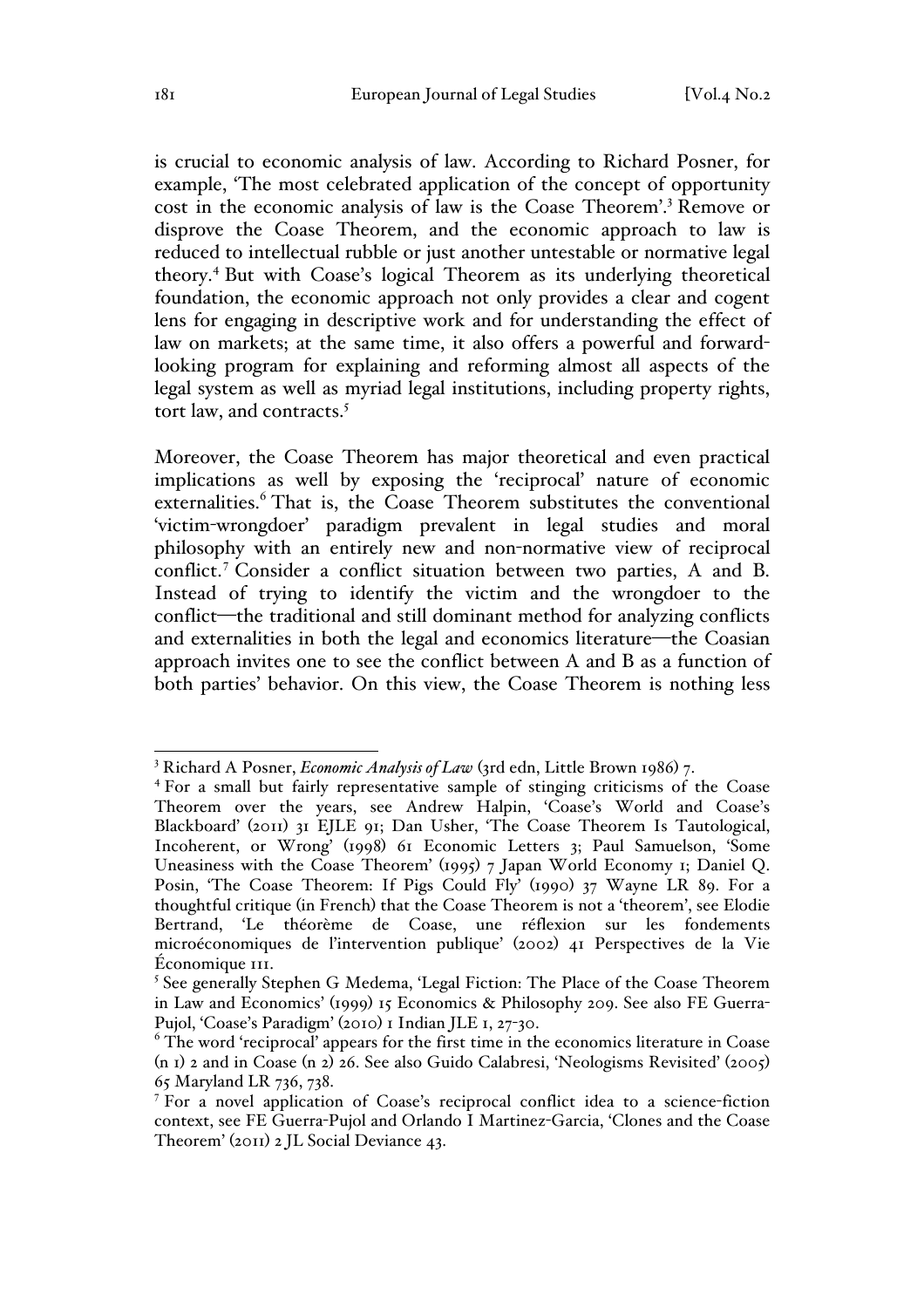than a paradigm shift, a new way of looking at conflict situations.<sup>8</sup> Before Coase, the central question in legal studies used to be: Who is responsible for the harm? After Coase, the interesting and relevant question becomes: Who can mitigate or avoid the harm at the lowest cost to society? And thus one of the most intriguing and counterintuitive insights of the Coase Theorem is that, oftentimes, it is the ostensible victim who can avoid the harm at the lowest cost.

## III. COASE'S ARITHMETICAL MODELS OF THE COASE THEOREM (STRAY CATTLE AND RAILWAY SPARKS)

Given the theoretical importance of the Coase Theorem, we present some simple game-theoretic models of Coase's Theorem in Section 4 of the paper. Since our models of the Coase Theorem are based in large part on Coase's analysis of the problem of railway sparks and his model of farmerrancher interactions,<sup>9</sup> we briefly review the most salient features of Coase's models in subsections 3.1 and 3.2 below.

## 1. *Stray Cattle*

We begin by discussing Coase's farmer-rancher model, or what one scholar has dubbed 'the Parable of the Farmer and the Rancher'.<sup>10</sup> Coase introduced this model in his classic paper 'The Problem of Social Cost' to provide a vivid and concrete illustration of 'the problem of harmful effects'.<sup>11</sup> Although Coase's social cost paper contains many other examples of the problem of harmful effects—such as railway sparks, airplane noise, and smoking chimneys—it is the farmer-rancher problem that has captured the imagination of many scholars. Here, we describe the essential features of Coase's farmer-rancher model and summarize Coase's results in order to place our models of the Coase Theorem in their proper context.

Coase presents his farmer-rancher model in the opening pages of his social

 <sup>8</sup> For an extended discussion of 'paradigms' and 'paradigm shifts', see Thomas S Kuhn, *The Structure of Scientific Revolutions* (3rd edn, University of Chicago Press 1996) 77-91. See also Guerra-Pujol (n 5) 1-7.

<sup>9</sup> Coase (n 1) 2-8 (stray cattle), 29-34 (railway sparks). <sup>10</sup> Robert C Ellickson, *Order without Law: How Neighbors Settle Disputes* (Harvard University Press 1991) 2. See also Robert C Ellickson, 'Of Coase and Cattle: Dispute

Resolution Among Neighbors in Shasta County' (1986) 38 Stanford LR 623, 624-629.<br><sup>11</sup> Coase (n 1) 1. Notice that the problem of harmful effects is more often referred to as 'negative externalities' or 'spillover effects' in the economics literature and is an important theoretical and practical problem in legal studies and in economics. For the standard economic analysis of harmful effects or 'negative externalities', see Paul A Samuleson and William D Nordhaus, *Economics* (19th edn, special India edn, McGraw-Hill 2010) 44-45.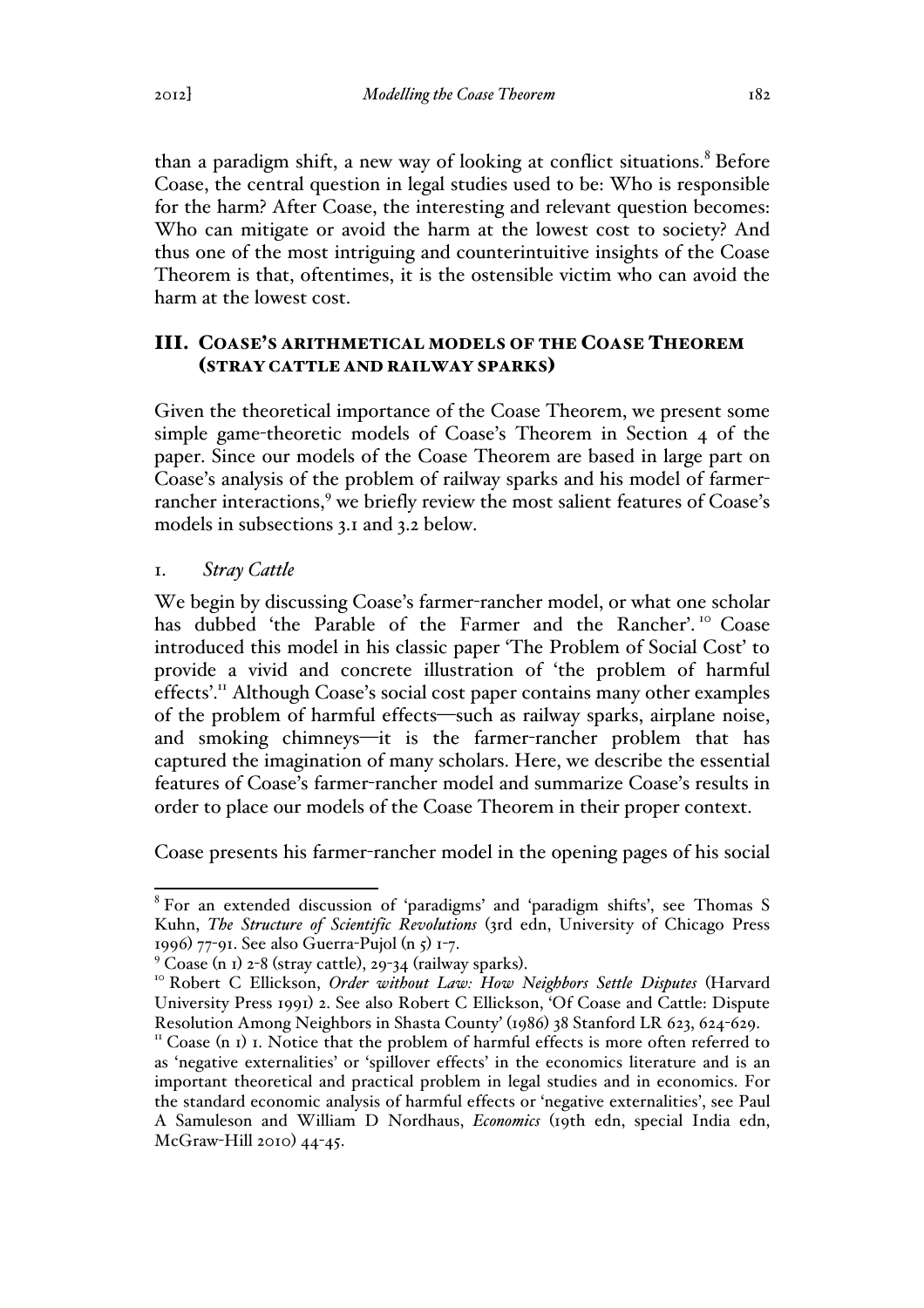cost paper as follows: 'Let us suppose that a farmer and a cattle-rancher are operating on neighboring properties. Let us further suppose that, without any fencing between the properties, an increase in the size of the cattlerancher's herd increases the total damage to the farmer's crops'.12 In other words, although the rancher's business is socially useful, his cattle-ranching activities may harm his neighboring farmer because stray cattle may often invade the farmer's land and destroy the farmer's crops. Coase also notes that this harm increases with the size of the rancher's herd, and he illustrates the link between the magnitude of the externality and the size of the rancher's herd with a simple arithmetical table.<sup>13</sup>

Next, having framed the essence of the problem—cattle versus crops— Coase isolates the two most essential features of his model: transaction costs, and institutions or legal rules. Generally speaking, transaction costs refer to the costs of negotiating and enforcing a fencing agreement between the farmer and rancher. Notice that transaction costs are either high or low relative to the costs of the externality to be avoided, that is, the value of the damaged crops when stray cattle invade the farmer's land. In general, transaction costs are low when the private costs of reaching and enforcing a fencing agreement are less than the costs generated by the externality. By contrast, transaction costs are high when the costs of the fencing agreement exceed the harm to be avoided.

Institutions refer to the rules of the game, that is, the rules of legal liability for crop damage caused by stray cattle. In this case, there are two possible institutions or legal rules to deal with the problem of stray cattle: a 'fencein' rule, or an alternative 'fence out' rule. In summary, the fence-in rule is pro-farmer because it imposes liability for crop damage on the rancher. The rancher must fence-in his cattle or he will be liable for the crop damage caused by his stray cattle. Thus the rancher assumes the cost of fencing under the fence-in rule. The fence-out rule, by contrast, has the opposite effect. It is a pro-rancher rule because it imposes the cost of fencing on the farmer instead of the rancher: it is the farmer who is required to fence-out his neighbor's cattle under a fence-out regime.

In summary, Coase's farmer-rancher model is thus useful for two reasons. First, his model isolates two key variables—transaction costs and legal rules—and asks, what effect, if any, will these variable have on the allocation of resources among crops and cattle? Given these two key variables, there are four possible scenarios in all:

 $12$  Coase (n I) 2-3.

 $13$  ibid 3.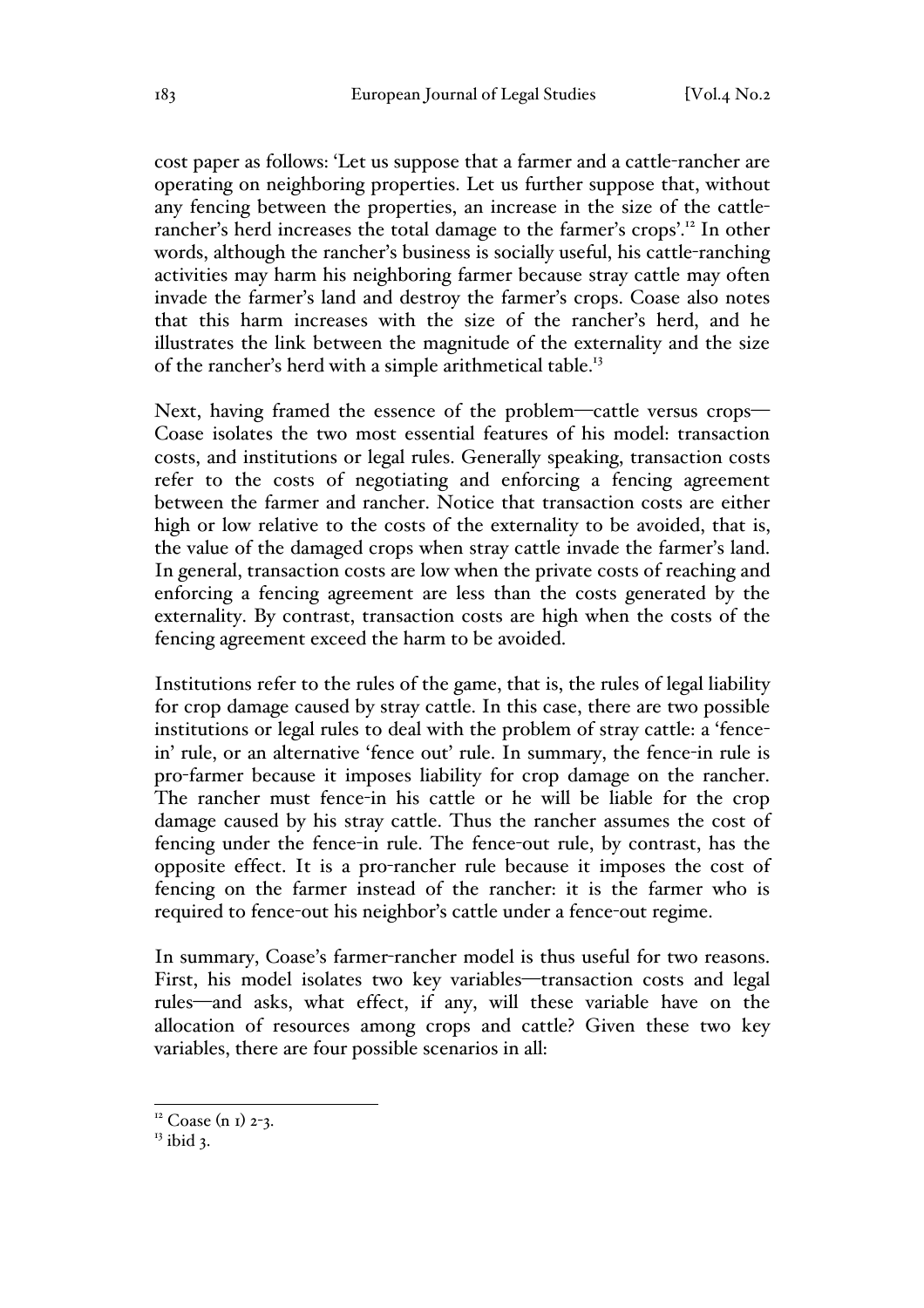| Scenario #1    | Low Transaction Costs and a Pro-Farmer Rule (fence-          |
|----------------|--------------------------------------------------------------|
|                | in)                                                          |
| Scenario#2     | Low Transaction Costs and a Pro-Rancher Rule<br>(fence-out)  |
| Scenario $#_3$ | High Transactions Costs and a Pro-Farmer Rule<br>(fence-in)  |
| Scenario $#_4$ | High Transaction Costs and a Pro-Rancher Rule<br>(fence-out) |

Second, Coase's model is falsifiable, for Coase is, in effect, making a prediction or conjecture regarding what effect these two basic variables will have on the total allocation of resources (ie cattle versus crops). Moreover, the results of Coase's model are startling and surprising: the allocation of resources will depend entirely on the presence or absence of transaction costs and not on the legal rules, and it is this counterintuitive conclusion that is referred to formally as the 'Coase Theorem' in the academic literature.

Nevertheless, although the logic of Coase's model is unassailable, the premises of his model, such as the existence of transaction costs, are not stated formally or expressed mathematically. And although Coase relies on a simple arithmetical table to illustrate the logic of his model, the parameter values in his make-believe arithmetical table are arbitrary and artificial, a problem that plagues most restatements of the Coase Theorem.

# 2. *Railway Sparks*

Next, we turn to Coase's analysis of railway sparks, for Coase himself devotes considerable space in his social cost paper to the problem of railway sparks.<sup>14</sup> In summary, Coase introduces the problem of railway sparks by reference to 'Pigou's example of uncompensated damage to

 $14$  As an aside, it is interesting to note that Professor Coase devotes as much space in his social cost paper to railway sparks (about five full pages) as he does to the problem of stray cattle (seven pages). See Coase (n 1) 2-8 (cattle trespass), 29-34 (railway sparks). On a more personal note, the author also fondly recalls that his torts professor, Guido Calabresi, often referred to the problem of railway sparks in his lectures on tort law during the fall semester of the 1990-1991 academic year at Yale Law School.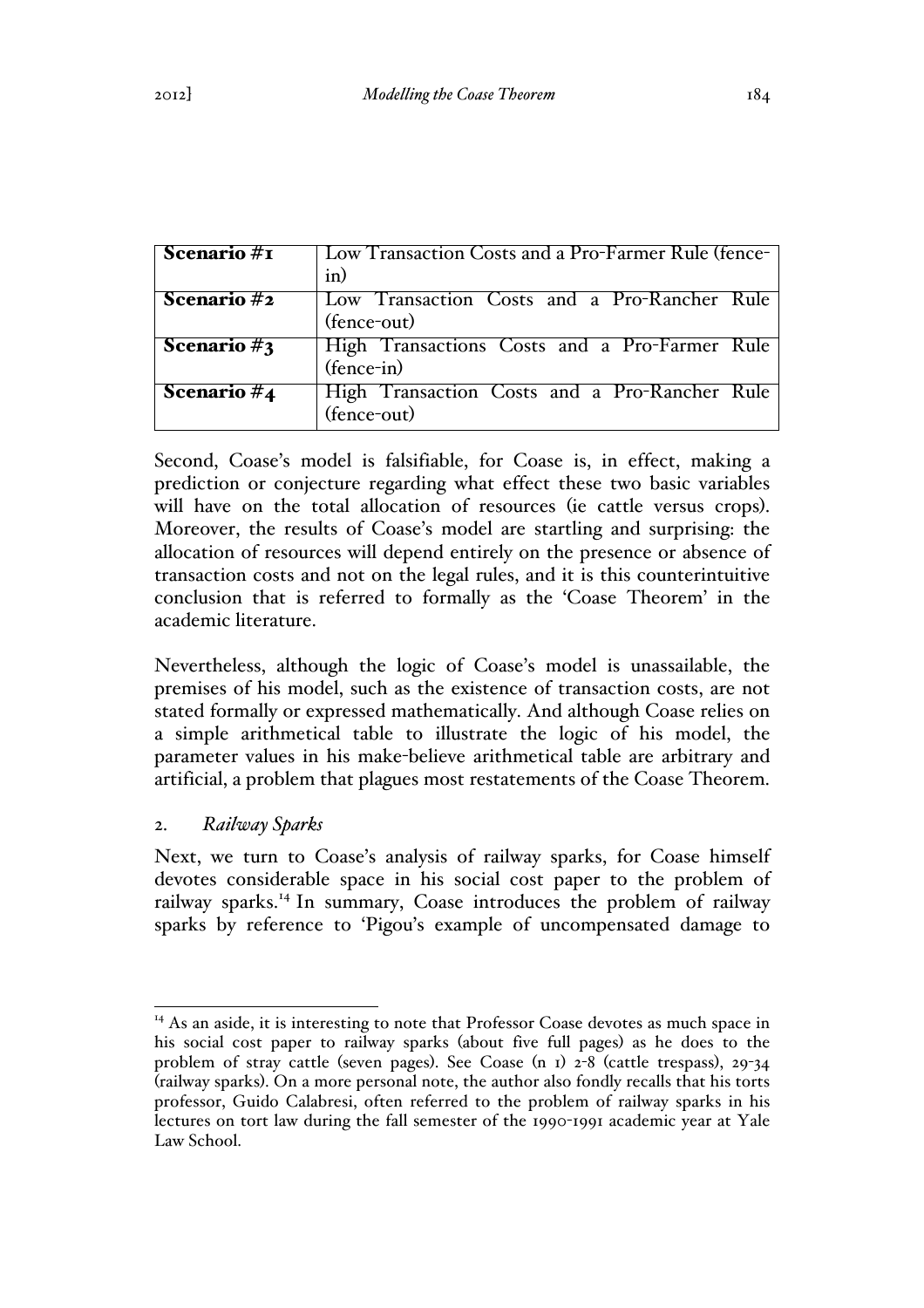surrounding woods by sparks from railway engines'.<sup>15 16</sup> That is, the problem here is that (i) railway lines run through agricultural lands, and (ii) locomotive engines, especially when they run at high speeds, emit dangerous sparks, and (iii) these sparks may, in turn, produce destructive fires.

Coase's analysis of railway sparks—like his analysis of cattle trespass—is insightful, creative, and surprising. In place of a static analysis of the problem, Coase recognizes that the problem of railway sparks is really a strategic one, for the extent of the harm or damages caused by such sparks is the product of a joint interaction.<sup>17</sup> In summary, the harm caused by railway sparks is not only a function of economic decisions made by the railway company, such as whether to install spark preventers or the number of trains to run per day. This harm is also a function of decisions made by the landowners of property adjoining the railway line, such as whether to plant fire-resistant crops or whether to take their lands out of cultivation. Thus, although the problem of railway sparks appears different from the problem of cattle trespass, Coase correctly shows that, from an economic or social cost perspective, both problems are reciprocal and logically the same.

Despite the originality of his analysis, however, Coase does not really present a formal model of the problem of railway sparks, nor does he present a formal mathematical model of harmful effects or externalities generally. Instead, Coase illustrates his analysis of railway sparks with an arithmetical example. Coase himself, however, appears to recognize the limitations of his arithmetical analysis when he states, 'Of course, by altering the figures, it could be shown that there are other cases in which it would be desirable that the railway should be liable for the damage it causes'.18

### 3. *Some Non-Arithmetical Models of Coase's Theorem*

Lastly, before proceeding, we briefly review some previous attempts to

 $18$  ibid 33-34.

 $15$  Coase (n I) 30. As an aside, Pigou was an English economist who had written an influential treatise on welfare economics. See AC Pigou, *The Economics of Welfare* (4th

edn, Macmillan 1932).<br><sup>16</sup> It is worth noting that Coase refers to 'Pigou's example' not for its own sake, but rather to refute Pigou's approach to economics. In this paper, however, we will not enter into this fray, ie the details of Pigou's approach. For a summary of Pigou's approach, and a critique of Coase's critique of Pigou, see Herbert Hovenkamp, 'The Coase Theorem and Arthur Cecil Pigou' (2009) 51 Arizona LR 633. See also Calabresi  $(n 6)$  738.

 $17$  Or, in Coase's own words, the problem is a 'reciprocal' one. Coase (n I) 2.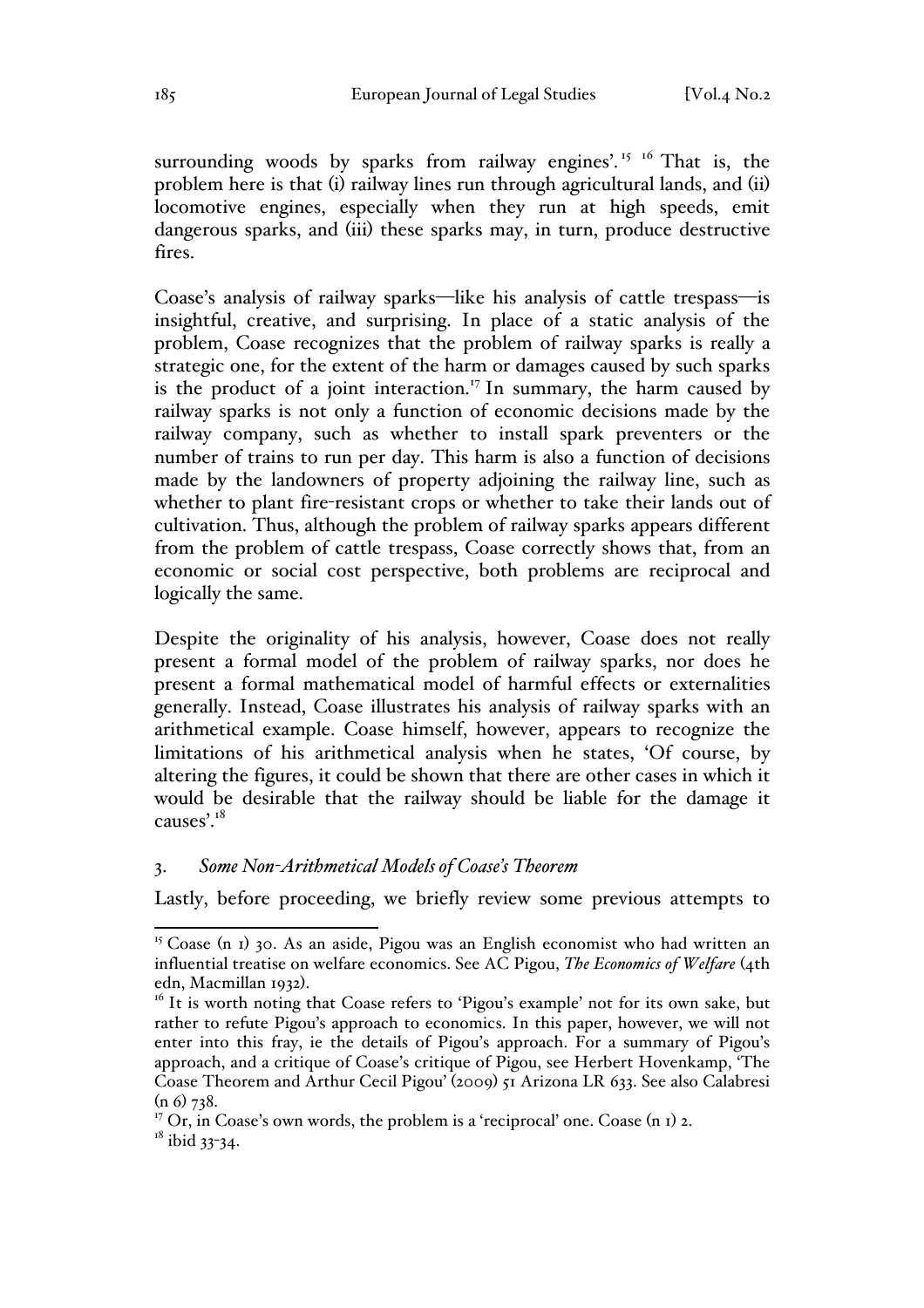model Coase's Theorem to set the stage for our models of the Coase Theorem in s 4 below. In summary, although some scholars have tried to formally model the Coase Theorem or test it experimentally, we explain why these previous approaches are deficient.

The literature on the Coase Theorem is vast<sup>19</sup>; in addition, this literature is highly polarized: for every paper in defense of the Coase Theorem, it seems, there is a paper critical of Coase's Theorem. But within this contentious Coasian corpus, formal or analytical models of the Coase Theorem are few and far between. Instead, most analyses, explanations, and extensions of the Coase Theorem (including both defenses and criticisms of Coase's Theorem) are expressed either in arithmetical terms or simply in words.<sup>20</sup>

One notable and early exception, however, is Posner, who presents a graphical analysis of the problem of railway sparks.<sup>21</sup> Since Posner's model is analytical, like the models we present in this paper, it is more general than most statements of the Coase Theorem, which rely on artificial parameter values or fanciful arithmetical tables. The problem with Posner's model, though, is that it is not really Coasian in spirit because his model assumes that only one of the parties is able to avoid the externality in his model. In summary, Posner models the problem of railway sparks in

<sup>&</sup>lt;sup>19</sup> See, for example, Steven G Medema, 'The Coase Theorem' in Cary L Cooper and Chris Argyris (eds), *The Encyclopedia of Managerial Economics* (Basil Blackwell 1996). In addition, Professor Coase's social cost paper is (still) the most-cited law review article of all time. See Fred R Shapiro and Michelle Pearse, 'The Most Cited Law Review Articles of All Time' (2012) 110 Michigan LR 1483, Table I, 1489 and 1504.<br><sup>20</sup> Most of the academic literature in this field restates the Coase Theorem

arithmetically with arbitrary or make-believe values. For a small sample this literature, see Varouj Aivazian and Jeffrey L. Callen, 'The Coase Theorem and the Empty Core,' (1981) 24 JLE 175, 176-179; Kenneth R Vogel, 'The Coase Theorem and California Animal Trespass Law' (1987) 16 JLS 149, 159; Robert Cooter, 'The Cost of Coase' (1982) 11 JLS 1, 2-4; A Mitchell Polinsky, *An Introduction to Law and Economics* (2nd edn, Little Brown 1989) 11-14; Stewart J Schwab, 'Coase, Rents, and Opportunity Costs' (1991) 38 Wayne LR 55, 73-74; Stephen G Medema, 'Legal Fiction: The Place of the Coase Theorem in Law and Economics' (1999) 15 Economics & Philosophy 209, 214-215. Likewise, for a small sample of the literature in which the Coase Theorem is expressed exclusively in words, see, for example, Richard A Epstein, 'A Theory of Strict Liability' (1973) 2 JLS 151; George J Stigler, 'Two Notes on the Coase Theorem' (1989) 99 Yale LJ 631; Michael R Butler and Robert F Garnett, 'Teaching the Coase Theorem: Are We Getting It Right?' (2003) 31 Atlantic Economic J 133, 133-135; FE Guerra-Pujol and Orlando I Martinez-Garcia, 'Clones and the Coase

Theorem' (2011) 2 JL Social Deviance 43, 65<sup>-8</sup>1.<br><sup>21</sup> Richard A Posner, *Economic Analysis of Law* (7th edn, Aspen 2007) 52-54. As an aside, Posner's elegant model first appears in print in the third edition of his textbook. See Posner  $(n_3)$  44-46.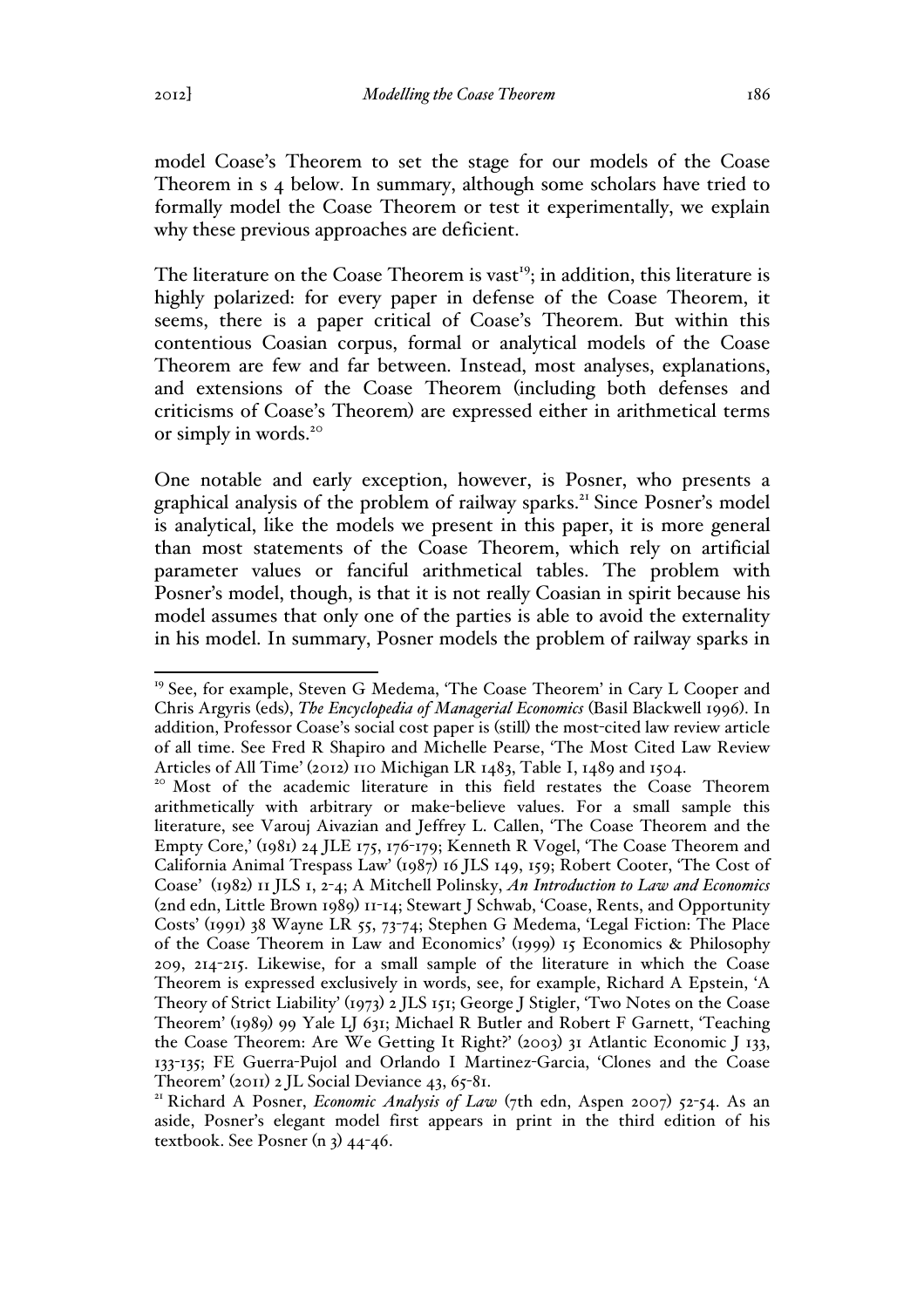which sparks emitted by railroad locomotives cause fires that destroy crops, since the crops of some farmers are planted next to the railroad tracks, that is, within close range of the flying, fire-causing sparks. Posner states that 'changing the number of trains is assumed to be the only way of changing the amount of crop damage'.<sup>22</sup> But Posner's assumption misses the whole point of Coase's analysis, the idea that harms are 'reciprocal': a harm is the product of a joint interaction, such as the railroad company's decision to run a given number of trains per day and the farmer's decision not to plant fire-resistant crops.<sup>23</sup>

Aside from Posner, a few other scholars have also presented nonarithmetical models of the Coase Theorem. Among the most promising such models, we would point out the formal models of Lee and Sabourian,<sup>24</sup> Anderlini and Felli,<sup>25</sup> Acemoglu,<sup>26</sup> and Hurwicz.<sup>27</sup> Leonid Hurwicz, for example, presents an elegant formal of the Coase Theorem, but his model, however, is of limited scope and usefulness, since it assumes zero transaction costs, and as Coase himself has noted, most Coasian interactions (or 'Coasian games') will most often occur under conditions of high transaction costs.<sup>28</sup>

Some scholars have focused on the problem of transaction costs and have tried to formally model the process of Coasian bargaining. For instance, Lee and Sabourian model Coasian interactions as a dynamic bargaining game.<sup>29</sup> In summary, Lee and Sabourian demonstrate that such interactions produce a large number of equilibria and conclude that the Coase Theorem is valid if and only if there are no transaction costs. Of course, in real-world interactions, strategic considerations may often

 <sup>22</sup> Posner, *Economic Analysis* (n 21) 53.

 $23$  That is why our models of the Coase Theorem (see s 4 below) assume, unlike Posner's model, that either party (not just the railroad company, for example) can take steps to avoid or reduce the risk of harm.

<sup>&</sup>lt;sup>24</sup> Jihong Lee and Hamid Sabourian, 'The Coase Theorem, Complexity, and Transaction Costs' (2007) 135 J Economic Theory 214.

<sup>&</sup>lt;sup>25</sup> Luca Anderlini and Leonardo Felli, 'Transaction Costs and the Robustness of the Coase Theorem' (2006) 116 Economic J 223.

<sup>&</sup>lt;sup>26</sup> Daron Acemoglu, 'Why Not a Political Coase Theorem?' (2003) 31 J Comparative Economics 620.

<sup>&</sup>lt;sup>27</sup> Leonid Hurwicz, 'What Is the Coase Theorem?' (1995) 7 Japan World Economy 49.

 $^{28}$  See, for example, Ronald H Coase, 'The Coase Theorem and the Empty Core: A Comment' (1981) 24 JLE 183, 187.

 $29$  Lee and Sabourian (n 24). Their dynamic bargaining model of the Coase Theorem is based on the work of Rubinstein. See Ariel Rubinstein, 'Perfect Equilibrium in a Bargaining Model' (1982) 50 Econometrica 97. See also Lutz-Alexander Busch and Quan Wen, 'Perfect Equilibria in a Negotiation Model' (1995) 63 Econometrica 545.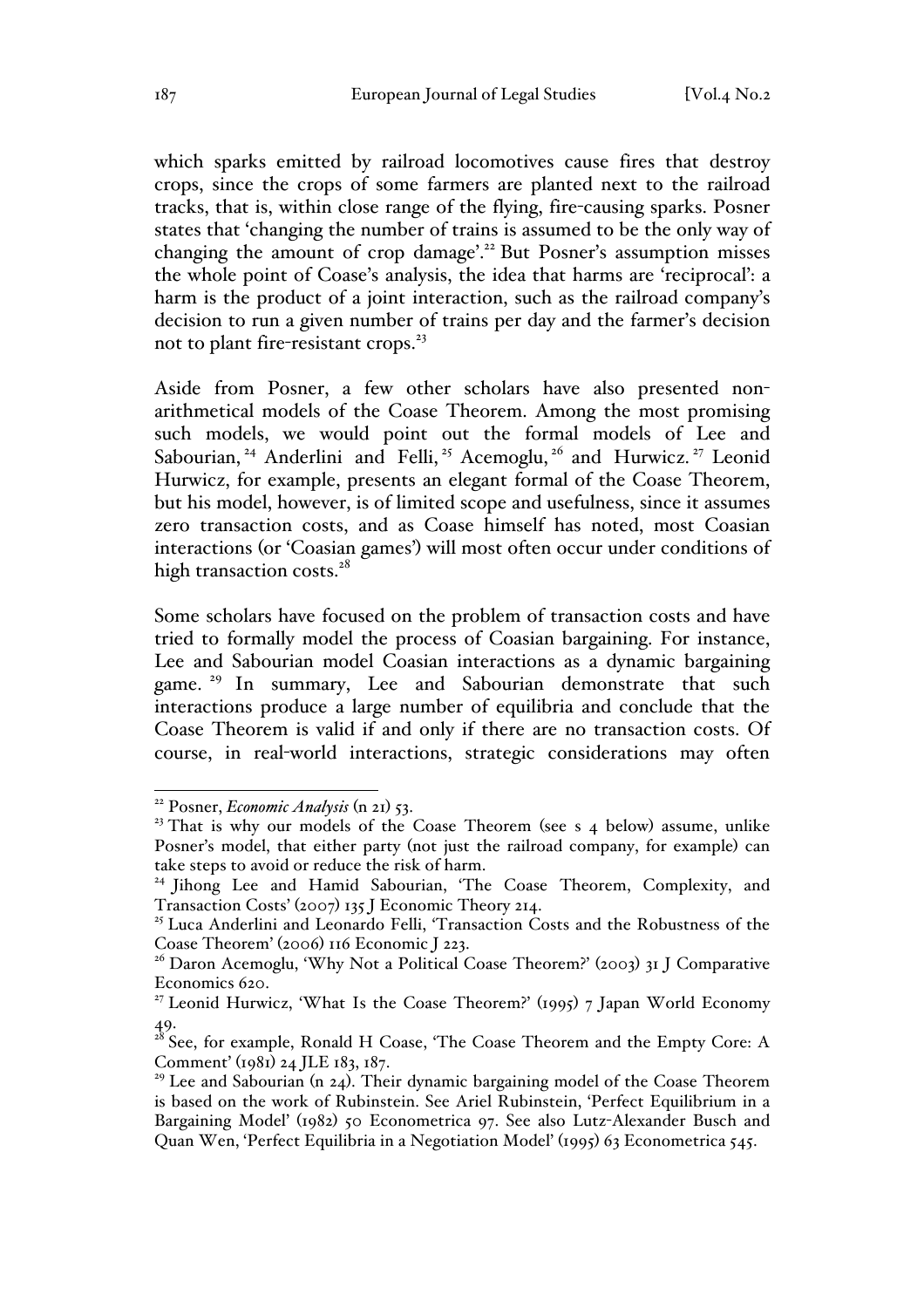obstruct Coasian bargains, even when transaction costs are low, especially in situations of bilateral monopoly.<sup>30</sup> For their part, Anderlini and Felli model 'Coasian negotiations' as a two-stage bargaining game with ex ante negotiation costs and show that such ex ante costs may produce a hold-up problem, thus preventing the parties to the negotiations from reaching an efficient Coasian bargain.<sup>31</sup> Their model, however, is also of limited usefulness, since in many real-world interactions, Coasian bargains are often made even under the conditions of their model.

Next, we wish to say a few words regarding Acemoglu's fascinating bargaining model in his 2003 paper, 'Why not a political Coase Theorem?<sup>32</sup> Although some scholars have attempted to extend the domain of the Coase Theorem to certain specified areas of politics,<sup>33</sup> Acemoglu presents a generalized model of Coasian interactions between rulers and citizens. In essence, Acemoglu presents a model of political bargaining and shows that the applicability of the Coase Theorem to politics is limited because of commitment problems inherent to the political process.34 But to the extent such commitment problems can be solved, the conclusions of the Coase Theorem would apply, even to the domain of politics.

In any case, it is worth noting that these various bargaining models of Coasian interactions are not really models of the Coase Theorem per se, for these approaches model the decision whether to negotiate and whether to make a Coasian bargain; that is, they model ex post behavior after the externality has occurred. Coase, in contrast, was not concerned with ex post bargaining per se; he was concerned with the ex ante problem of harmful effects, that is, with avoiding or reducing externalities ex ante, either through legal rules or through Coasian bargaining. That is why our models of the Coase Theorem (see s 4 below) are *ex ante* models, not *ex post* models. In other words, we model the decision whether to produce the externality in the first place.

Other scholars, in contrast, have taken an experimental or behavioral approach to the Coase Theorem.<sup>35</sup> That is, instead of attempting to model

<sup>&</sup>lt;sup>30</sup> See Robert Cooter, 'The Cost of Coase' (1982) 11 JLS 1.<br><sup>31</sup> Anderlini and Felli (n 25).

 $32$  Acemoglu (n 26).<br><sup>33</sup> See, for example, J Gregory Sidak, 'The Inverse Coase Theorem and Declarations of War' (1991) 41 Duke LJ 325.

 $34$  For an overview of the commitment problem, see chapter 2 of Thomas C Schelling, *The Strategy of Conflict* (rev edn, Harvard University Press 1980).<br><sup>35</sup> For a small sample of this experimental literature, see Daniel Kahneman, Jack L

Knetsch, and Richard H Thaler, 'Experimental Tests of the Endowment Effect and the Coase Theorem' (1990) 98 JPE 1325; Glenn W Harrison and Michael McKee,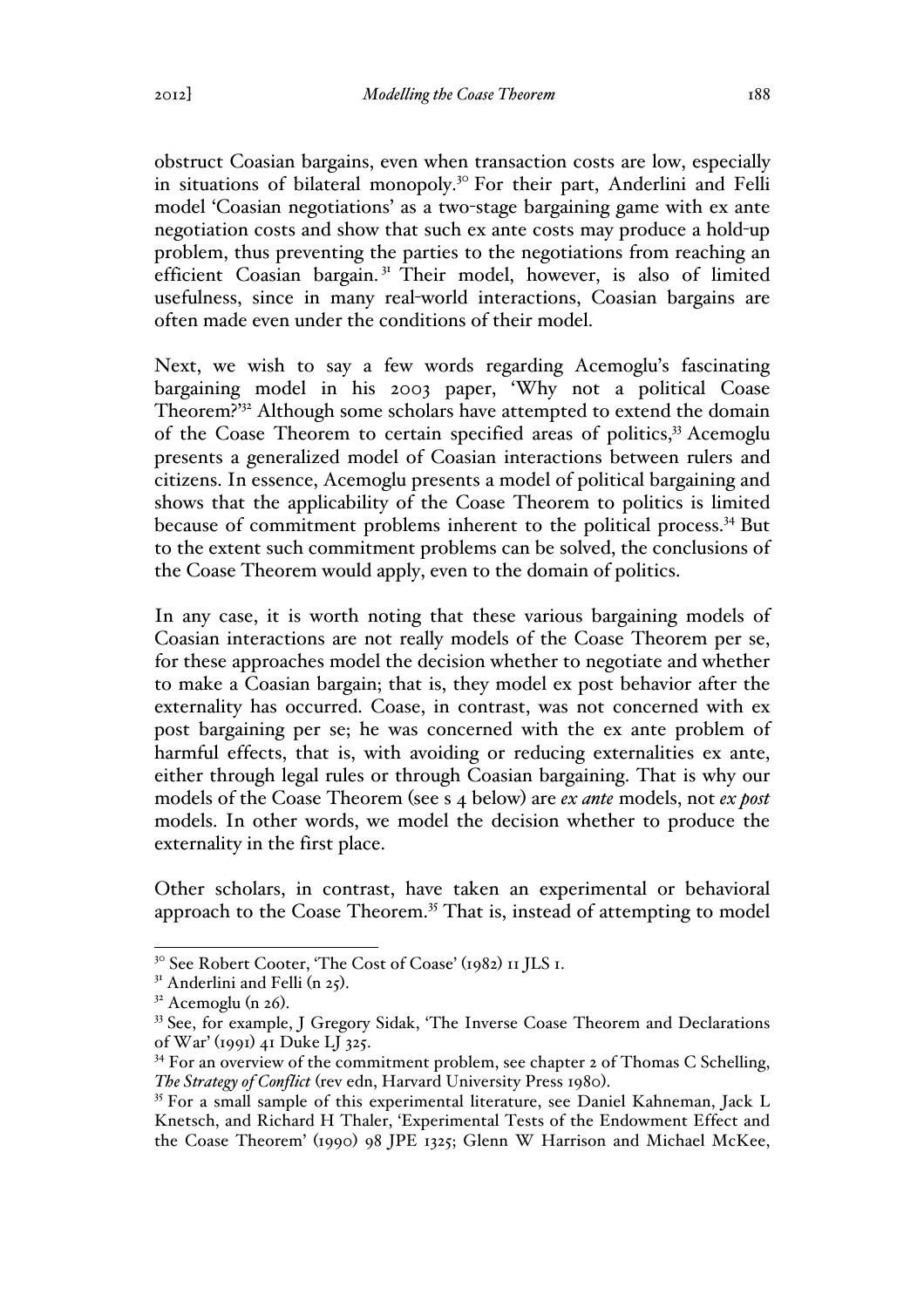the Coase Theorem formally, these researchers have tried to test the Coase Theorem experimentally. In summary, these experimental studies purport to test whether Coasian bargains will occur under artificial bargaining conditions with low transaction costs. The problems with the design and implementation of these experimental studies, however, are legion. Among other things, the main problems or design defects with these experimental tests of the Coase Theorem are that the objects subject to bargaining are low-value items, their prices are not set by markets but rather by the authorities conducting the experiments, and the human subjects participating in these experiments are not drawn from a random sample of the population.

Therefore, in place of artificial experimental studies, or complex *ex post* bargaining models, or verbal restatements of the Coase Theorem, or arithmetical analysis with arbitrary values, or instead of simply assuming that the Coase Theorem is true (as the late George Stigler would  $do<sup>36</sup>$ ), in the remainder of this paper we present a simple analytic and gametheoretic treatment of Coasian games and the Coase Theorem.

#### IV. COASIAN GAMES

In this paper, a 'Coasian game' refers to any interactive, strategic, or gametheoretic model in which the interests of the players are conflicting due to the presence of negative externalities or harmful effects, such as stray cattle, airplane noise, or railway sparks. First, we present a simple twoplayer Coasian game in s 4.1 of the paper. Next, we present an even more generalized population model of Coasian interactions in s 4.2. Lastly, we return to Coase's simple model of farmer-rancher interactions and present an alternative farmer-rancher game in s 4.3 below.

### 1. *A Two-Player Coasian Game with Probabilistic Payoffs*

Our two-player Coasian game consists of a simultaneous-move game in which the players, whom we designate abstractly as Player A and Player B, share a simple strategy set: *cooperate* or *defect*. Our model is based on the following intuition: in the real world, when a person or a firm is engaged in a socially-useful activity, such as cattle ranching, his activity may produce a probabilistic risk of harm. For example, cattle may trespass on a neighboring farm and damage the farmer's crops, unless such crops are resistant to cattle, or a railroad locomotive may emit sparks and produce a

<sup>&#</sup>x27;Experimental Evaluation of the Coase Theorem' (1985) 28 JLE 653; Elizabeth Hoffman and Matthew L Spitzer, 'The Coase Theorem: Some Experimental Tests'  $(1982)$  25 JLE 73.

<sup>&</sup>lt;sup>36</sup> George J Stigler, 'Two Notes on the Coase Theorem' (1989) 99 Yale LJ 631.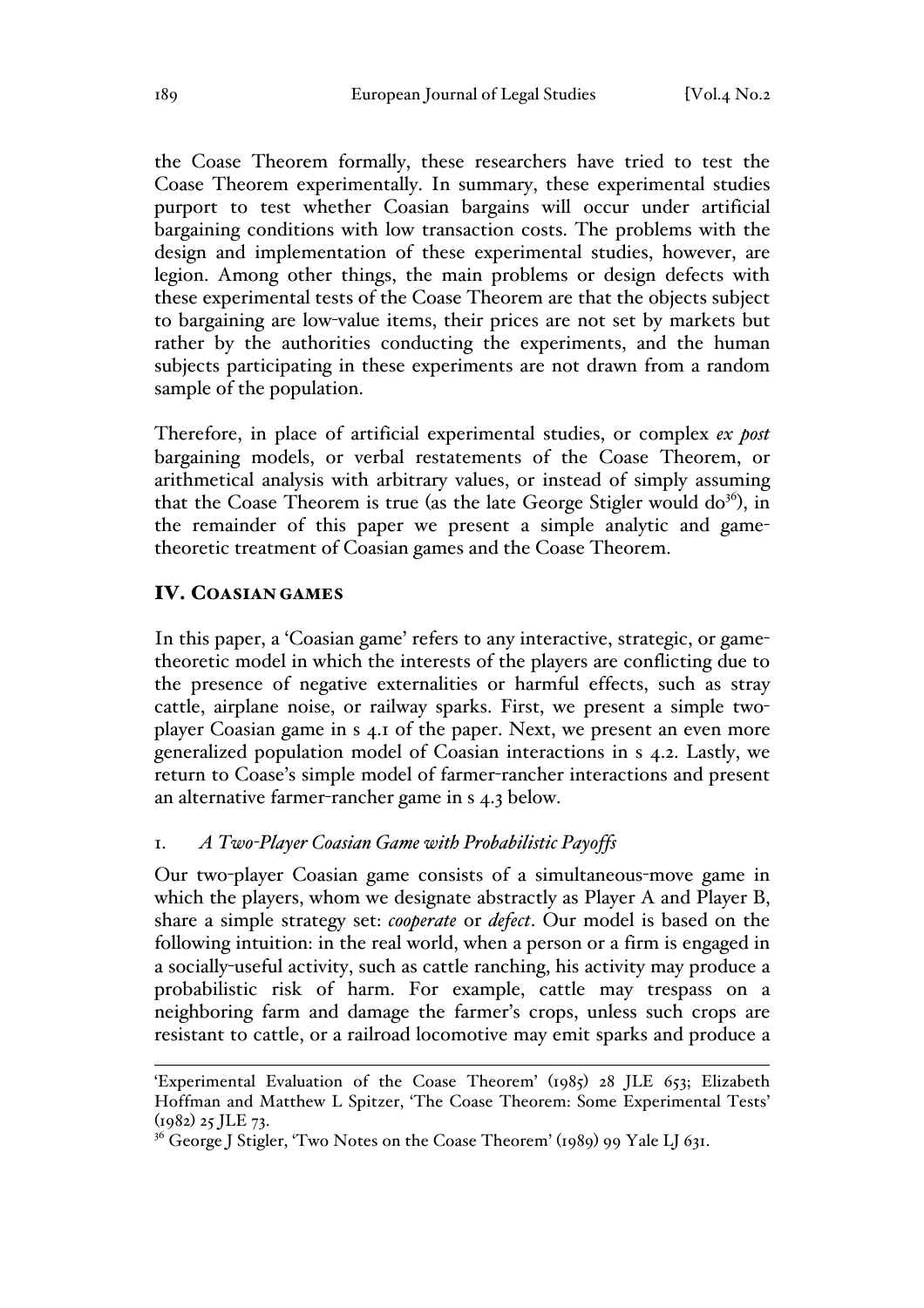fire, unless landowners next to the railroad tracks avoid storing inflammable substances, such as hay, too close to the railroad tracks. Each player in our model must thus decide whether to *cooperate* by paying a cost to avoid or reduce the risk of a harm, such as damaged crops or to *defect* by not paying any harm-avoiding costs.

Before proceeding, we wish to make an important observation about our model: *both* players—not just the player who is 'causing' the harm in the traditional sense—are able to cooperate by taking steps to avoid harming the other player. For example, consider again Coase's problem of cattle trespass. The rancher can avoid harming the farmer by fencing-in his cattle, but the farmer himself can avoid this harm by fencing-out the cattle or by growing cattle-resistant crops. Likewise, with respect to the problem of railway sparks, the owner of the railroad company may reduce the risk of fires by reducing the speed of the locomotives or by installing costly spark-arresters, but at the same time, landowners can also reduce the risk of fire by not storing any inflammable substances next to the railroad tracks. The larger point is that (i) all these risk-reducing or harm-avoiding measures are costly cooperative measures and (ii) both players (not just the harm-producing player) must decide whether to cooperate or defect. If a player decides to cooperate, that means he is willing to pay a cost to avoid harming the other player; if, however, a player decides to defect, that means he is not willing to pay such a cost and is, in effect, creating a risk that the other player will be harmed.

Now, returning to our Coasian game, recall that both players in our model have to decide whether to cooperate (invest in a harm-avoidance measure to reduce the risk of an externality) or defect (make no such investment in risk reduction). Given this simple strategy set, and given that there are only two players, there are four possible scenarios or Coasian interactions in this Coasian game:

| Scenario $\#$ I | $\vert$ both players cooperate: $\overline{a}$ cooperation-cooperation'                    |  |  |  |  |  |  |  |  |
|-----------------|--------------------------------------------------------------------------------------------|--|--|--|--|--|--|--|--|
|                 | interaction                                                                                |  |  |  |  |  |  |  |  |
|                 | <b>Scenario #2</b>   player A defects, while player B cooperates: a 'defection-            |  |  |  |  |  |  |  |  |
|                 | cooperation' interaction                                                                   |  |  |  |  |  |  |  |  |
|                 | <b>Scenario</b> $\#$ <b>3</b>   player A cooperates, but player B defects: a 'cooperation- |  |  |  |  |  |  |  |  |
|                 | defection' interaction                                                                     |  |  |  |  |  |  |  |  |
| Scenario $#4$   | both players defect: a 'defection-defection' interaction                                   |  |  |  |  |  |  |  |  |

Since this is a game-theoretic model, the payoffs depend on the strategies simultaneously chosen by the players at the beginning of our Coasian game, and the payoffs associated with each possible interaction of the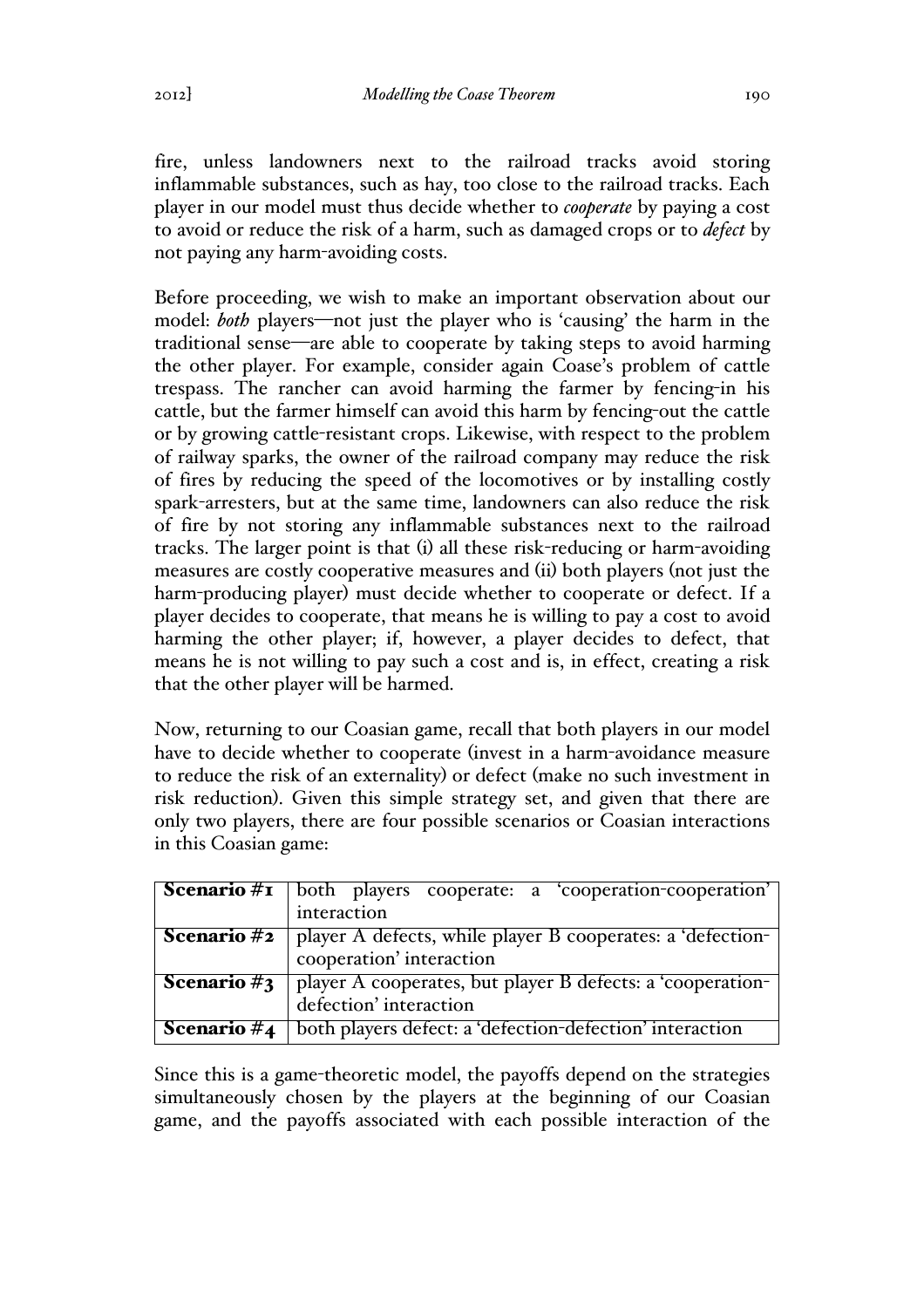Player *cooperate* Player B *defect* Player A *cooperate*  $b - c_1 - pc_2$   $b - c_1 - pc_2$ Player A *defect*  $\begin{vmatrix} b-pc_2 \\ d\end{vmatrix}$   $(\text{I}-\text{p})(-c_2)$ 

game may be expressed in 'normal form' as follows:<sup>37</sup>

#### Figure 1

 *Normal-form payoff table.* 

where  $c<sub>i</sub>$  is the cost of avoiding a given harm (ie the cost of investing in a safety device, such as a spark arrester, or the cost of reducing one's activity level, such as running fewer trains); where  $c<sub>2</sub>$  is the cost of the harm if such harm occurs (ie crop damage caused by fires); where  $p$  is the probability of such harm occurring; and where  $b$  is the benefit of avoiding the harm.<sup>38</sup>

Now that we have defined strategy set of the players (*cooperate* or *defect*) and assigned payoffs, we shall explain the assumptions in our model and explain the logic of each possible interaction of our Coasian game as follows:

First, consider scenario #1: mutual cooperation. For illustration, assume player A is a landowner whose land adjoins a railroad line and player B is a railroad whose locomotives produce sparks. If both players cooperate by

 $37$  For simplicity, the payoffs expressed in this table are player A's payoffs (i.e the row player's) because player B's payoffs are the same as player's A payoffs when both players cooperate or when both players defect and are the exact opposite of player's A payoffs when the players play different strategies.<br><sup>38</sup> Also, notice that the payoffs of this Coasian game – that is, the benefits and costs

corresponding with each strategy – are expressed in abstract terms, rather than in arithmetical terms, in order to illustrate the underlying logic and structure of seemingly unrelated problems, such as the problem of cattle trespass, railway sparks, and other harmful effects. In addition, another advantage of expressing these values as abstract values is flexibility and generality; that is, our abstract model permits us to derive results for any actual value that these parameters might take.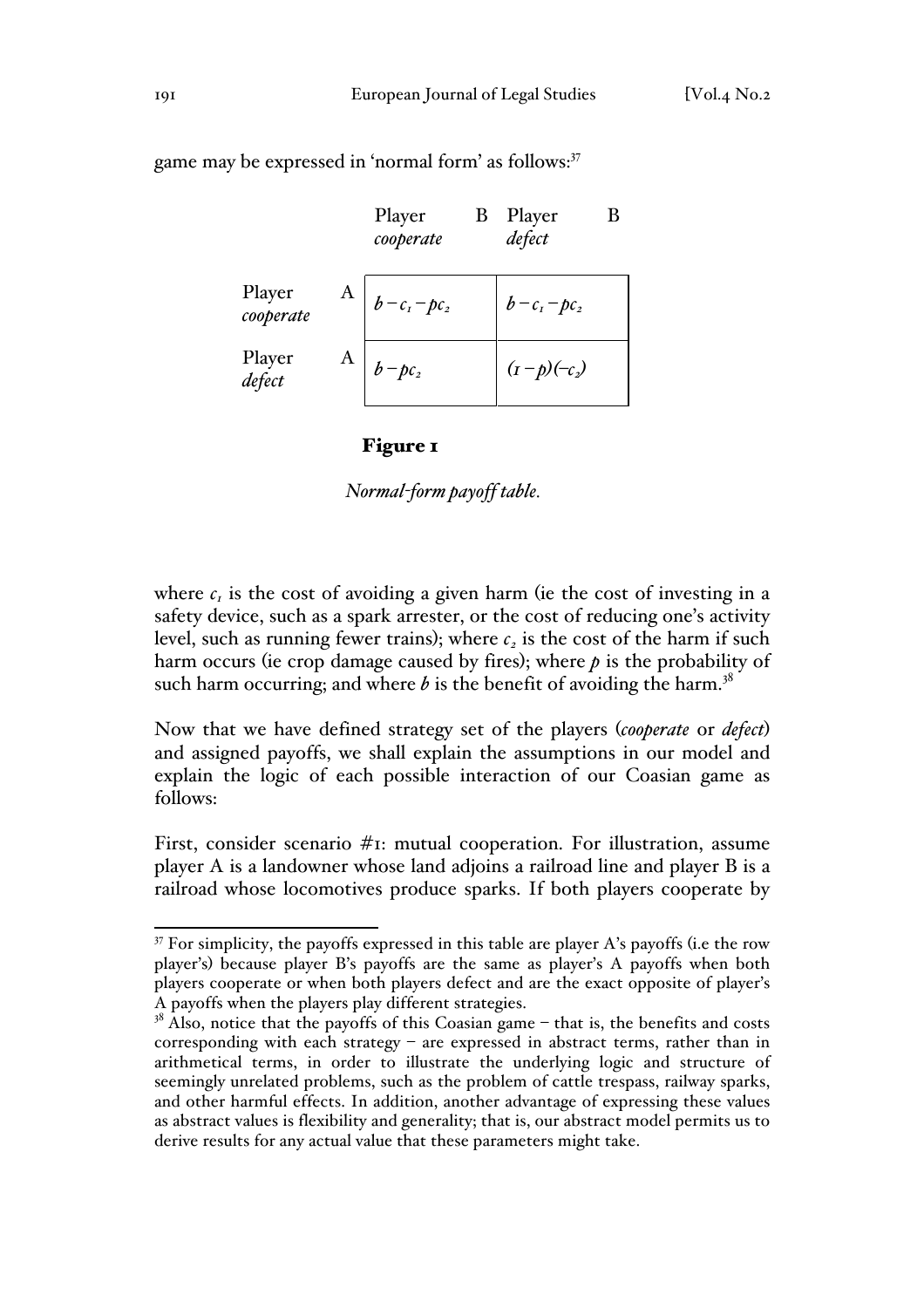investing in safety or reducing their activity levels, $39$  then each player's payoff for mutual cooperation is equal to  $b - c_1 - bc_2$ , where  $c_1$  is the cost of avoiding the harm, and  $pc<sub>2</sub>$  the cost of the harm (if it occurs) discounted by the probability of such harm occurring, and *b* the benefit of avoiding a given harm.<sup>40</sup> Moreover, notice that one of the terms,  $pc<sub>2</sub>$ , is probabilistic in nature. The probabilistic nature of this cost distinguishes our model from many other game-theoretic models in law and economics in which costs (and payoffs) are usually fixed. In our model, by contrast, the payoffs are probabilistic because investment in a given harm-avoidance measure (eg spark arresters, fences, etc) merely reduces the probability that a harm will occur (eg damaged crops or the payment of money damages) but such investment does not eliminate this risk altogether.

Next, consider scenario #2, a mixed (defection-cooperation) interaction. If player A defects and player B cooperates, $4$ <sup>t</sup> then player A's 'temptation payoff' is  $b - pc_2$ , while player B's 'sucker's payoff' is  $b - c_1 - pc_2$ . The logic of these payoffs is as follows: player B receives a 'temptation' payoff  $b - pc$ , because he gets the benefit of player A's costly investment in harmavoidance without having to pay this cost himself, but player A's payoff is *b*   $-c_1 - pc_2$  because he ends up paying the cost of avoiding the harm. (Again, notice that the last term,  $pc<sub>2</sub>$ , of both players' payoffs is probabilistic for the same reasons stated in the paragraph above.<sup>42</sup>) Now, in contrast to the scenario above, consider the converse situation (scenario  $#3$ ). That is, if player A cooperates instead of defecting, and player B defects instead of cooperating, then the payoffs of the players are reversed: player A now receives the payoff  $b - c_1 - bc_2$ , while player B receives the temptation payoff  $b - pc_2$  because in this case it is player B who avoids having to pay  $c_1$ , the cost of avoiding the harm.

Before proceeding, the reader may ask: if only one player is willing to invest in a costly harm-avoidance measure (as in scenarios  $\#$ 2 and  $\#$ 3 above), why does the term  $p$ , the probability of avoiding the harm, remain

<sup>&</sup>lt;sup>39</sup> For example, player A, the landowner, cooperates by planting fewer crops next to the railroad line, while player B, the railroad, cooperates by installing costly spark arresters on its locomotives or by operating fewer locomotives.

 $4^{\circ}$  For player A, the landowner, *b* might consist of the value of reducing the risk of harm to his crops. For player B, the railroad, *b* might be value of avoiding the risk of a lawsuit from the landowner.

<sup>&</sup>lt;sup>41</sup> For example, player A, the landowner, might decide to defect by planting inflammable crops next to the railroad line (thus increasing the risk of harm to his crops from railway sparks). In contrast, player B, the railroad, might nevertheless decide to cooperate by installing spark arresters to reduce the risk of fires.

<sup>&</sup>lt;sup>42</sup> That is, player B's costly investment in a given harm-avoidance measure merely reduces the risk that such harm will occur, it does not eliminate this risk.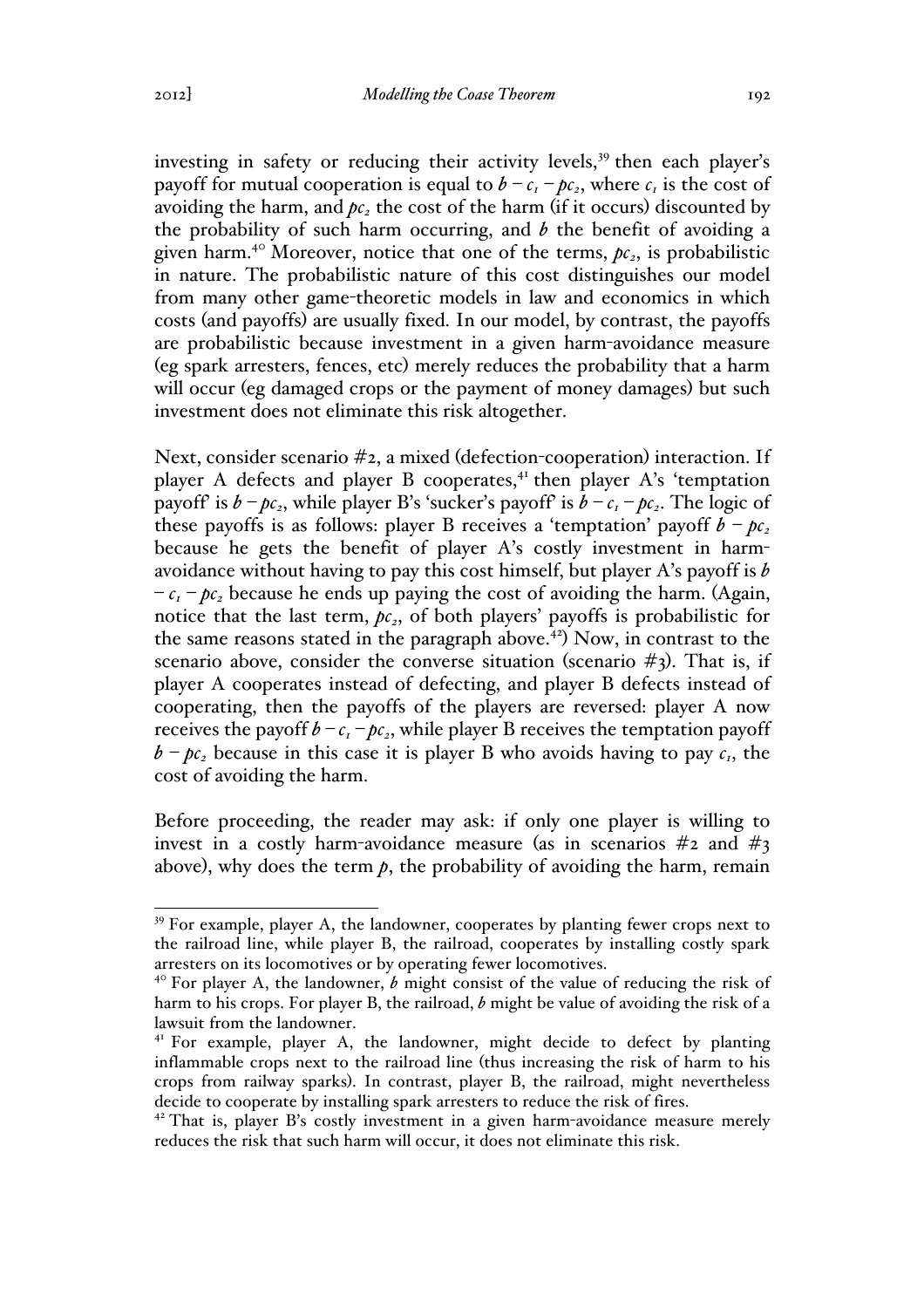the same as when both players invest in harm-avoidance measures separately (as in scenario  $\#$ I)? That is, why is the probability of avoiding a given harm constant? In our model, we assume for the sake of simplicity that when one player invests in safety, any additional investment in safety by the other player does not further reduce the probability of harm.<sup>43</sup> That is, we assume that when both players invest in safety, their joint investment is redundant.

Lastly, consider scenario  $#_4$ : mutual defection. What are the payoffs when both players defect, that is, when neither player A, the landowner, nor player B, the railroad, invests in any harm-avoidance measure or reduces their activity levels? In our model, both players forego the benefit *b* and avoid paying the harm-avoidance cost  $c<sub>1</sub>$  and instead receive a mutual defection payoff consisting of  $(\frac{1}{2})^2(-\epsilon_2)^{1/4}$  In essence, the players 'take their chances' when neither invests in safety or reduces their activity levels. The logic of this mutual defection payoff is as follows: when neither player is willing to invest in a costly harm-avoidance measure, then this set of choices creates a probabilistic risk that a harm will occur, and moreover, we further assume for simplicity that this probabilistic risk is equal to *1–p*. That is, we assume that if  $p$  is the probability of harm when at least one of the players pays a cost to avoid that harm, then the probability of harm must be  $I \rightarrow \rho$  when no one invests in safety.<sup>45</sup>

Given this payoff structure, and given our simplifying assumptions, which of these four Coasian scenarios is most likely to occur? Put another way, what is the optimal strategy or best response from the point of view of each Coasian player? Is there a stable Coasian equilibrium?

<sup>&</sup>lt;sup>43</sup> In reality, such additional investment in harm-avoidance may reduce the risk of harm by some linear or marginally-declining amount, but we make the assumption of redundancy to keep our Coasian model as simple as possible.

<sup>&</sup>lt;sup>44</sup> Notice that the mutual defection payoff is a function of  $c_2$ , not  $c_1$ . As one anonymous referee of this paper noted, making the mutual defection payoff a function of  $c_1$  is problematic (and artificial) because  $c_1$  refers to the cost of prevention, not the cost of the harm.

<sup>&</sup>lt;sup>45</sup> This assumption, however, is open to debate. For instance, as one anonymous referee of this paper noted: if the probability of crop damage is only 0.1 when one of the parties builds a fence, then the probability of crop damage without a fence is not necessarily 0.9. (It could very well be higher or lower than 0.9 depending on the specifics of the situation.) Nevertheless, we make this simplifying assumption for ease of exposition and convenience, since our general assumption is that investment in safety tends to reduce the probability of harm, while the lack of such investment tend to increase this probability. Also, notice that if the magnitude of the harm to be avoided were less than the cost of avoiding it, then it would not make sense to invest in the harm-avoidance measure in the first place.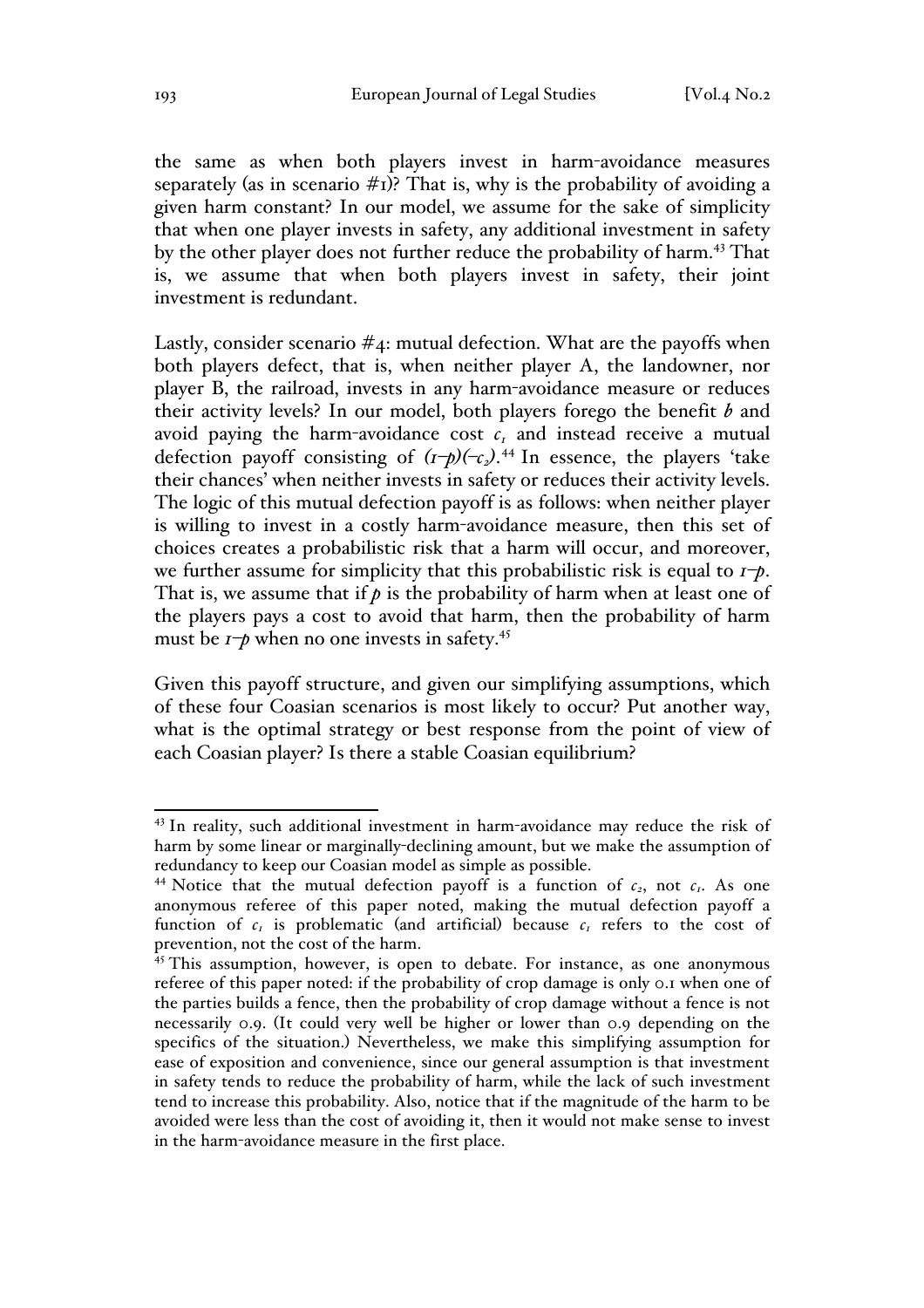For his part, Coase famously asserts in his social cost paper that the players will negotiate and strike a Coasian bargain to solve the reciprocal harm/harm-avoidance problem, but only when transaction costs are zero.<sup>46</sup> This is the core of the Coase Theorem. But what happens when transaction costs are high, or when strategic behavior prevents the formation of Coasian bargains even when transaction costs are low?

If we take another glance at the game tree or at the payoff table of our Coasian game, the equilibrium path is not obvious. Since the payoffs are probabilistic and are expressed in variables, it is difficult to tell whether there are any dominant or dominated strategies or what the best responses of the players are. As a result, we will re-introduce the concept of probability, as well as the related idea of an 'expected payoff', in order to solve this game and find the existence of any possible equilibria.

Consider player A first.<sup>47</sup> Player A's expected payoff from playing a given strategy (*cooperate* or *defect*) depends on the probability *P* that player B might also play the same strategy as well as the probability *1–P* that player B might choose a different strategy.<sup>48</sup>

Recall that player A has two choices in his strategy set. If player A cooperates, he will obtain the payoff  $b - c_1 - bc_2$  with probability *P* (ie the probability that player B also cooperates), and he will also obtain the same payoff,  $b - c_1 - bc_2$ , with probability  $I-P$  (ie the probability that player B defects). Player A's expected payoff of cooperating, which can be written as *E(C)*, is expressed formally as follows:

$$
E(C) = (b - c1 - pc2)(P) + (b - c1 - pc2)(I-P)
$$
  
\n
$$
E(C) = Pb - Pc1 - Pbc2 + b - c1 - pc2 - Pb + Pc1 + Pbc2
$$
  
\n
$$
E(C) = b - c1 - pc2
$$
  
\n
$$
(I, I)
$$

In other words, when player A cooperates by investing in safety or reducing his activity level, his payoff is constant regardless of what player B does. By contrast, player A's expected payoff from defecting does depend on what player A does. In summary, player A receives the payoff  $b - pc_2$ 

 $46$  That is, when 'the pricing system works smoothly'. Coase (n 1) 5.

 $47$  In fact, the analysis in the remainder of this section applies equally to both players since, for as we stated earlier in n 37, the payoffs in our simple model are symmetrical.

 $48$  For reference, notice that this type of probability (ie the probability *P* of the other player's strategy selection) is written as a capital letter to distinguish it from the earlier type of probability, that is, the probability  $p$  that a harm will occur if one or both of the players invests in safety.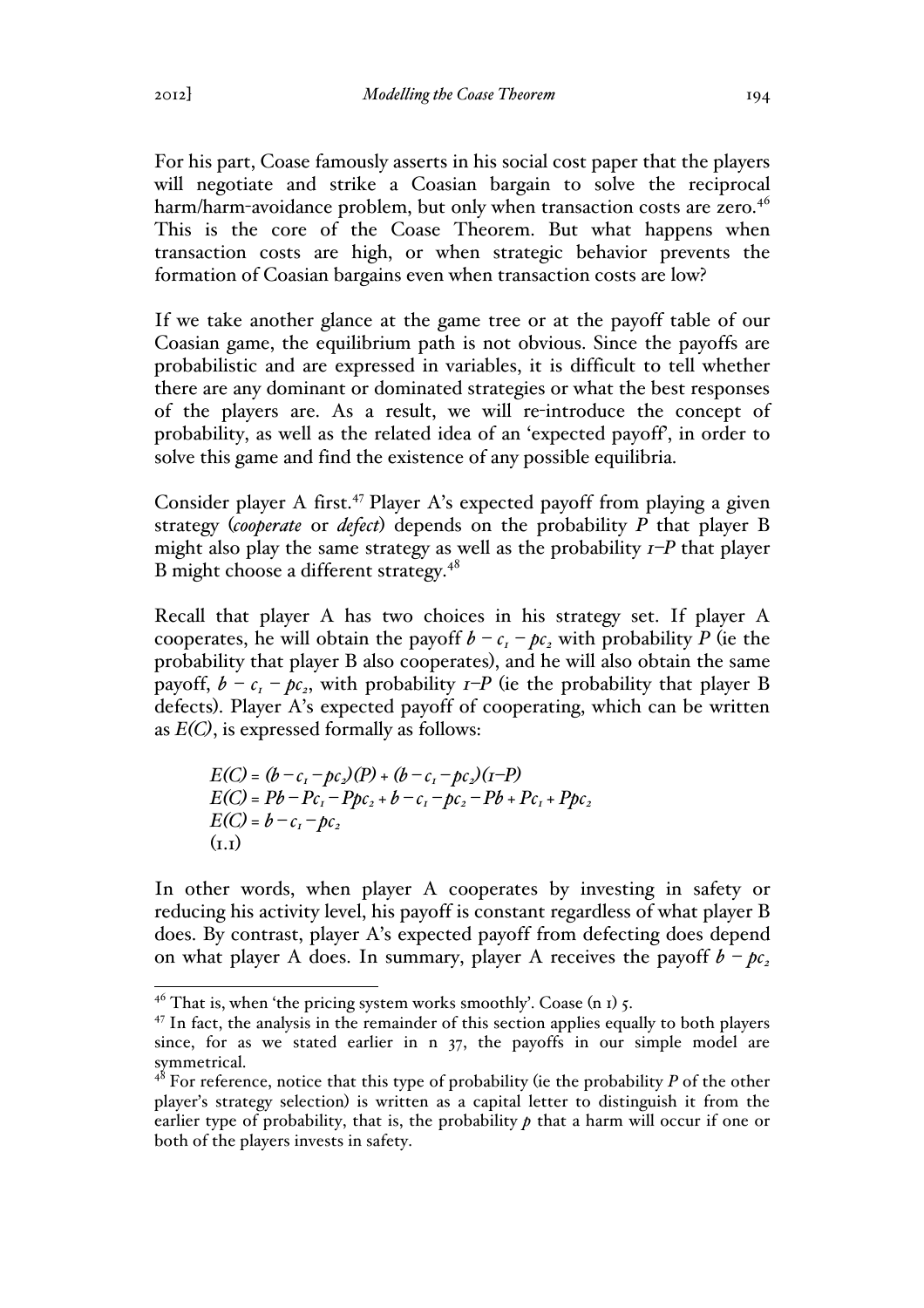when player B cooperates and the payoff  $(I - p)(-\epsilon)$  when Player B defects. Since player B will cooperate with probability *P* and defect with probability *1–P*, we can express player A's expected defection payoff *E(D)* as follows:

$$
E(D) = (b - pc_2)(P) + [(1 - p)(-c_2)](1 - P)
$$
  
\n
$$
E(D) = Pb - Ppc_2 + (pc_2 - c_2)(1 - P)
$$
  
\n
$$
E(D) = Pb - Ppc_2 + pc_2 - c_2 - Ppc_2 + Pc_2
$$
  
\n
$$
E(D) = Pb - c_2(2Pp + P + p - 1)
$$
  
\n(1.2)

What if we assume that  $pc<sub>2</sub> = 0$  for simplicity; that is, what if we assume that the probability of harm is low, close to zero, when at least one of the players invests in safety or reduces his activity level. Under this assumption, player A's expected cooperation payoff is

$$
E(C) = b - c_{I}
$$
  
(**I**.1a)

and player A's defection payoff *E(D)* becomes:

$$
E(D) = Pb - c2 + Pc2
$$
  
\n
$$
E(D) = P(b + c2) - c2
$$
  
\n(1.2a)

Notice that the size of player A's defection payoff (equation 1.2a) is a function mostly of *P*, the probability the player A will cooperate. By contrast, player A's cooperation payoff is a function only of the terms *b* and  $c_1$ . In other words, player A's best response depends mostly on what strategy player B chooses. If player B decides to cooperate, ie  $P = I$ , then *E(D)* will be greater than *E(C)* because player A's expected payoff for defecting will be *b*, while his expected payoff for cooperating will remain *b*   $-c_{I}$ .

Now, assume that player B decides to defect, ie  $P = 0$ . In this case,  $E(C)$  will be greater than *E(D)* because player A's expected payoff for defecting will be  $-\epsilon_2$ , while his expected payoff for cooperating will remain  $b - c_1$ . Assuming that  $b > c_1$ ,<sup>49</sup> Player A should cooperate when B defects, and conversely, player A should defect when B cooperates.

<sup>&</sup>lt;sup>49</sup> This is a reasonable assumption, since otherwise, it would not make sense to invest in safety when the cost of such investment is greater than the benefit to be received from such investment.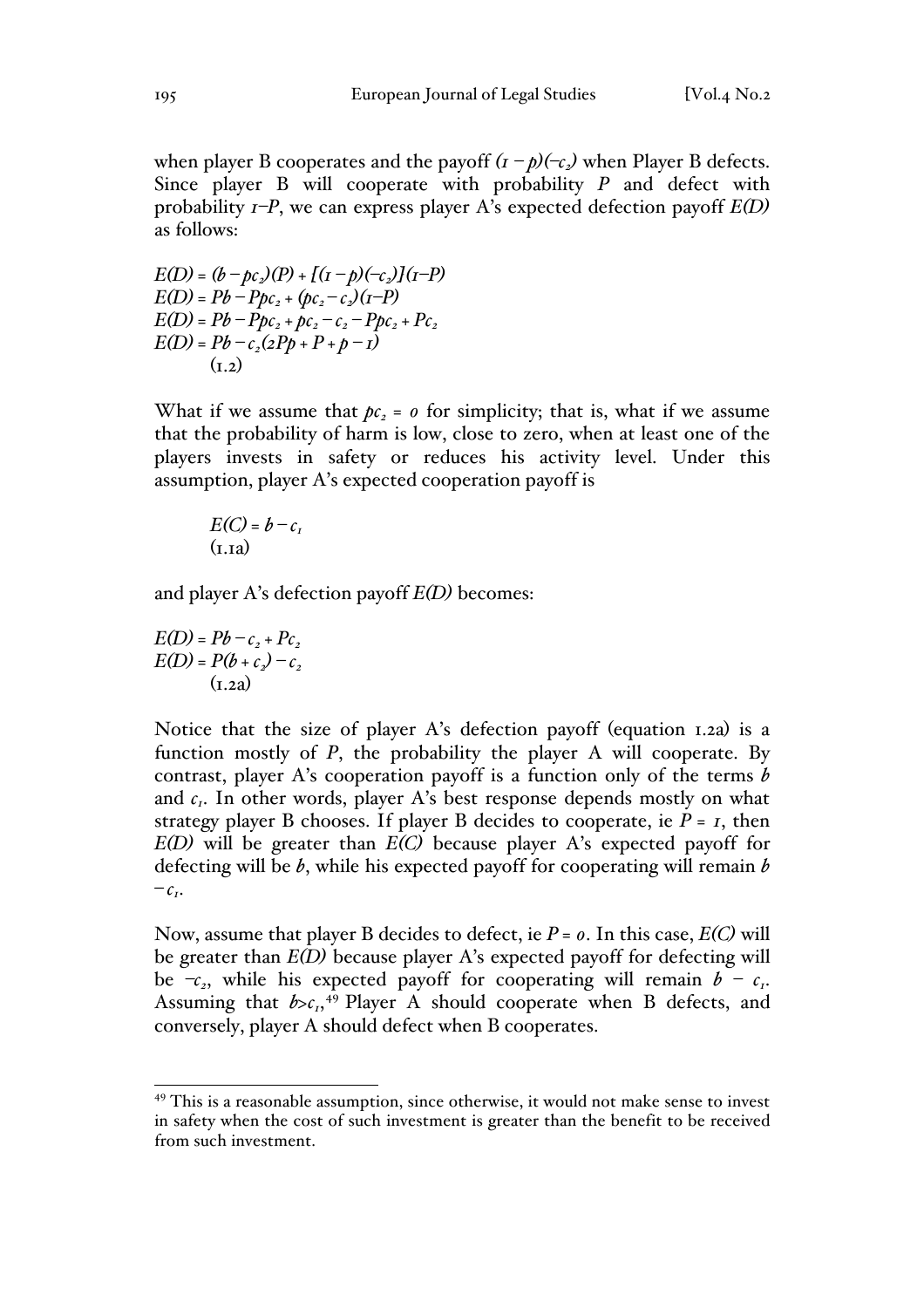In other words, our model shows that player A's decision to cooperate or defect is not so much a function of legal rules or transaction costs but of player B's choice, which in turn is a function of player A's decision.<sup>50</sup> Is there any way around this circular result?

One possible solution is to deny the Coase Theorem: in the absence of an equilibrium solution to our Coasian game, the choices of both players might then be a function of the legal rules, contra the invariance thesis of the Coase Theorem. On this view, legal rules are a device for coordinating the choices of the players, specifically, a device for getting at least one of the parties to invest in safety or reduce his activity level. This analysis also confirms a central axiom of law and economics, that the applicable legal rule should impose liability on the party with the lowest cost of avoiding the harm.<sup>51</sup> Thus, under the assumptions of our model, we would expect the rule of legal liability to matter, even under conditions of low transaction costs.

# 2. *An n-Player Coasian Game with Probabilistic Payoffs*

Next, we present a multi-player evolutionary model of our Coasian game. In summary, our *n*-player evolutionary game works as follows:

(a) There is a large and well-mixed population of players.

(b) This population contains two types of players, cooperators and defectors.

(c) At the start of each round of play, two players are selected at random from the population and then, during each round of play, these two players play a Coasian micro-game.

(d) After each round of play, the player with the highest payoff in the micro-interaction not only survives but also produces a descendant-clone who asexually inherits the victor's player's type (ie if the victor was a cooperator, then his descendant is a cooperator).

(e) The player with the lowest payoff, in contrast, is eliminated from the population.

<sup>51</sup> For the classic 'cheaper cost avoider' theory of tort liability, see Guido Calabresi, *The Costs of Accidents: A Legal and Economic Analysis* (Yale University Press 1970).

 $50$  Also, notice that this analysis is independent of the level of transaction costs.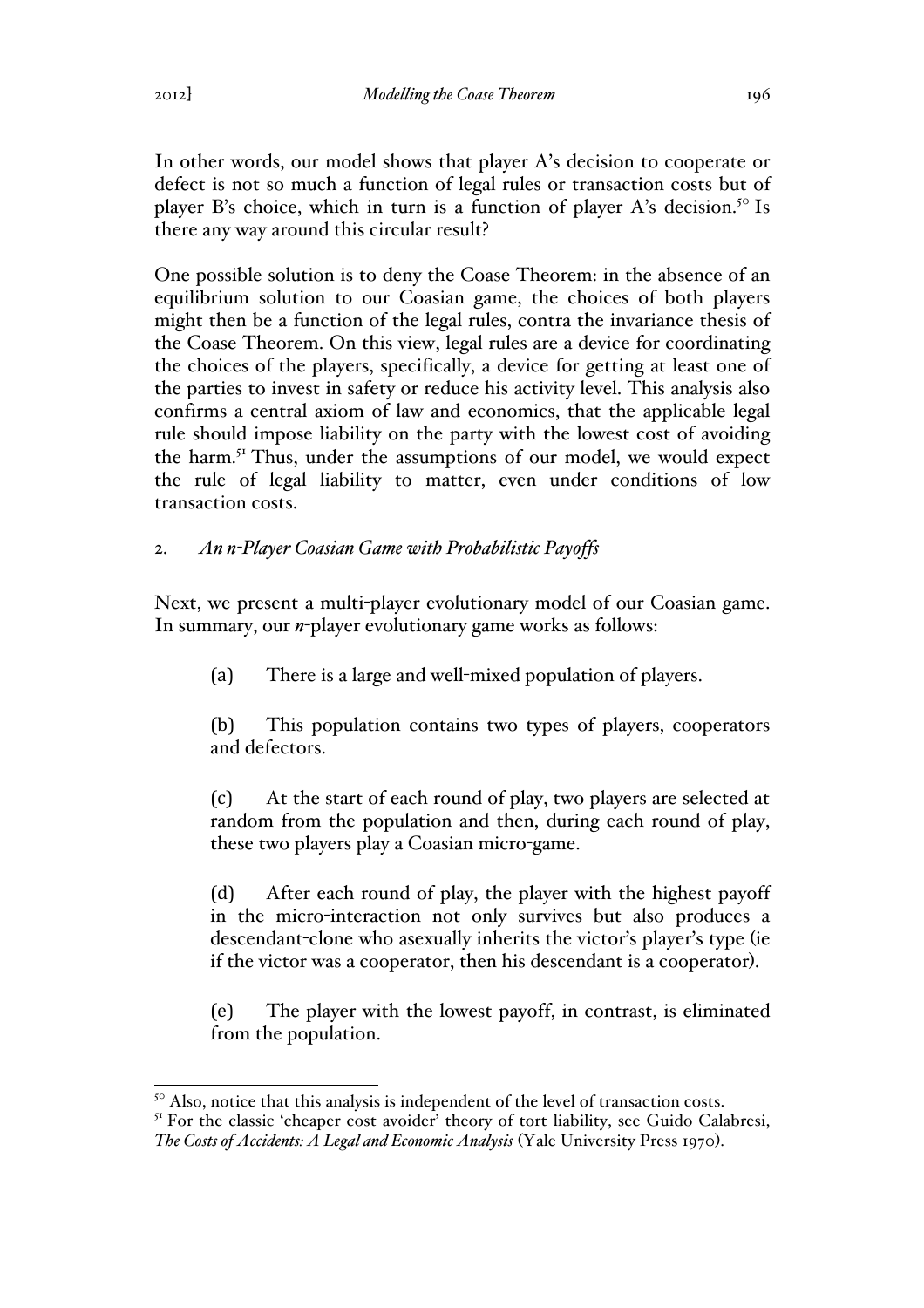(f) Lastly, if the interaction ends in a draw or tie (ie cooperatorcooperator or defection-defection interactions), both contestants survive but neither produces a descendant.

The purpose of this game is to determine which strategy will spread through our population of Coasian players. Will cooperators outperform defectors, or will defectors displace cooperators, or will the population consist of a stable mix of cooperators and defectors? To answer these questions, we proceed in several stages.

First, we restate the expected payoffs corresponding to each possible Coasian micro-game. In summary, there are four possible microinteractions in the *n*-player evolutionary game, as in the traditional twoplayer model: (1) mutual cooperation, or C|C for short; (2) cooperationdefection, or  $CID; (3)$  defection-cooperation, or  $DIC;$  and  $(4)$  mutual defection, or D|D. Since the structure of the payoffs in the *n*-player game are the same as in the two-player game, the payoffs corresponding to each Coasian micro-game are as follows:

| $E(C C)$ = {the payoff to a cooperator given that he interacts with another |  |  |  |  |
|-----------------------------------------------------------------------------|--|--|--|--|
| cooperator] = $b - c_1 - bc_2$                                              |  |  |  |  |
| _____                                                                       |  |  |  |  |

|                                    |  |  | $E(C D)$ = [the payoff to a cooperator given that he interacts with a |  |  |  |
|------------------------------------|--|--|-----------------------------------------------------------------------|--|--|--|
| $\text{defector} = b - c_1 - bc_2$ |  |  |                                                                       |  |  |  |

E(D|C) = [the payoff to a defector given that he interacts with a cooperator] =  $b - pc_2$ 

 $E(D|D) =$  [the payoff to a defector given that he interacts with another  $\text{defector} = (I - p)(-\epsilon)$ 

In summary, on the far left- and far-right hand sides of the table above, we have expressed the payoffs corresponding to each Coasian microinteraction in mathematical form, while in the middle section, separated by brackets […], we have 'translated' the mathematical notation into plain English for the non-mathematical reader.

Moreover, since this is a population model, the success of a given strategy is said to be 'frequency dependent' because the success or survival rate of a strategy depends not only on the frequency of the other strategy but also on that strategy's own frequency.<sup>52</sup> Since success or 'fitness' (rate of survival) is frequency dependent, we proceed to use the methods of evolutionary game theory to determine whether a strategy is an

<sup>&</sup>lt;sup>52</sup> For an illustration of frequency dependency, see Richard McElreath and Robert Boyd, *Mathematical Models of Social Evolution* (University of Chicago Press 2007) 38.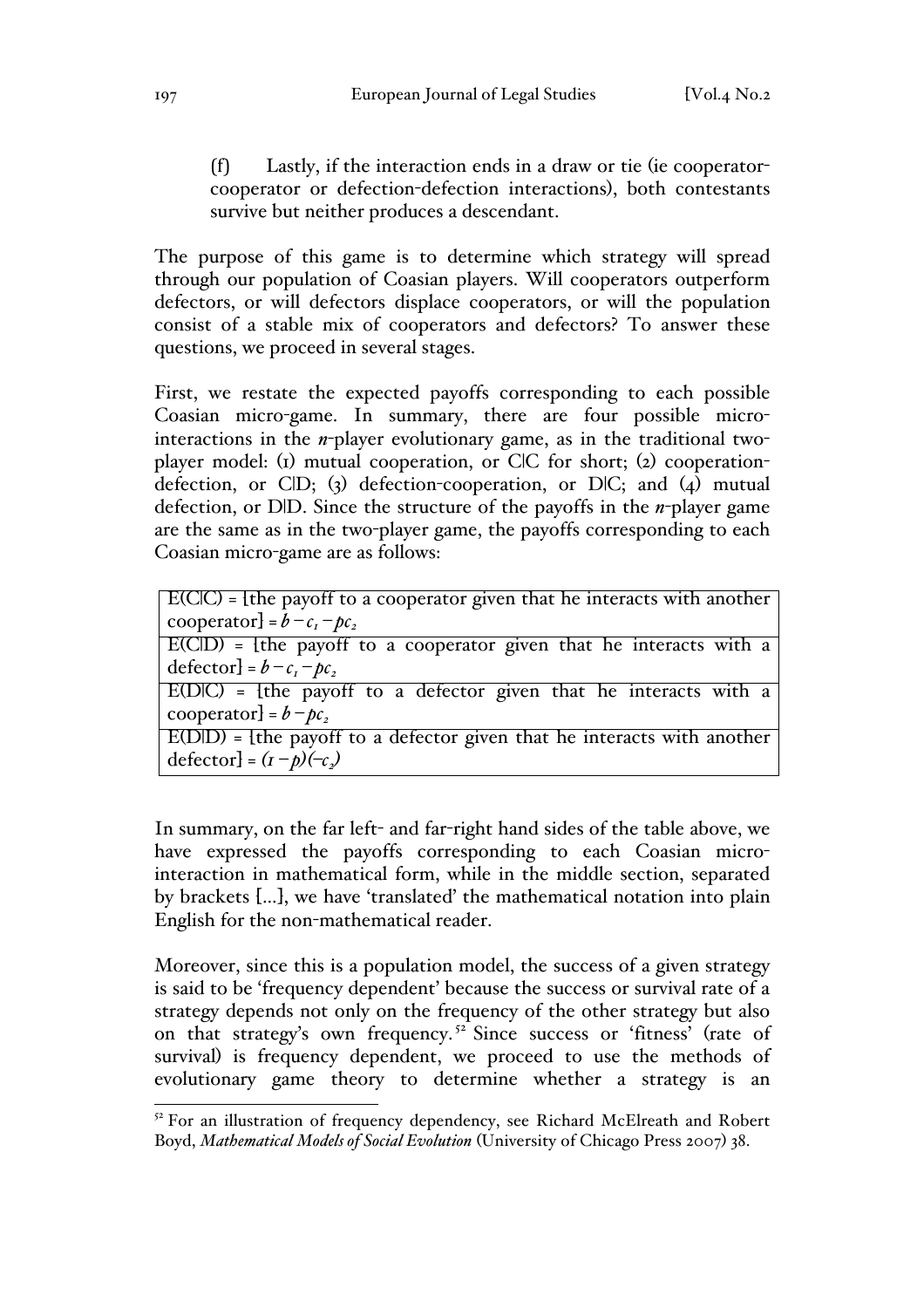'evolutionarily stable strategy' or ESS and to find the long-run evolutionary equilibrium of the population—that is, the frequency of cooperators and defectors over many generations.<sup>53</sup> Specifically, we wish to answer the following key questions: (i) is cooperation an evolutionarily stable strategy or ESS? In other words, are cooperators able to resist invasion by defectors? (ii) Likewise, is defection an ESS? That is, are defectors able to resist invasion by cooperators? (iii) Or, do Coasian interactions produce an evolutionarily stable mix of cooperators and defectors?

Let *P* be the frequency of cooperators in the population, and thus let  $I - P$ the frequency of defectors in the population. First, consider a population in which the frequency of cooperators is very high  $(P_zI)$ . With this population structure, cooperators rarely interact with defectors because the frequency of defectors is low  $(I - P \approx o)$ , and thus the average fitness of a cooperator, written as *W(C)*, is determined by his interactions with other cooperators in the population as follows: <sup>54</sup>

 $W(C) = w' + I[E(C|C)] + (I - I)[E(C|D)]$ *W(C) = w' + E(C|C) + 0*  $W(C) = w' + b - c_1 - pc_2$ 

At this point, consider the appearance of a rare defector mutant in this population of cooperators. Will this defector be able to spread across the population, gradually displacing the cooperators, or will the cooperators be able to resist invasion by the defectors? To answer this question, we must determine the average fitness of the rare defectors among the population of cooperators, and then compare the average fitness of such defectors with the average fitness of cooperators. Since defectors are rare  $(I - P \approx o)$ , the chance one defector will meet another defector is likewise small. As a result, the average fitness of a defector, written as *W(D)*, is determined by his interactions with cooperators as follows:

*W(D) = w' +1[E(D|C)] + (1 – 1)[E(D|D)] W(D) = w' + E(D|C) + 0*  $W(D) = w' + b - pc_2$ 

Thus, when we compare the average fitness levels of the majority

<sup>&</sup>lt;sup>53</sup> For an overview of the ESS concept, see generally John Maynard Smith, *Evolutionary Game Theory* (Cambridge University Press 1982). See also George R Price and John Maynard Smith, 'The Logic of Animal Conflict' (1973) 246 Nature 15.

<sup>&</sup>lt;sup>54</sup> Before proceeding, note that the parameter  $w'$  in our equations refers to the 'baseline fitness' or baseline survival rate of all the individuals in the population—that is, the probability of survival from generation to generation—and thus reflects the strength of selection on a given population. See McElreath and Boyd (n  $51$ )  $40$ - $41$ .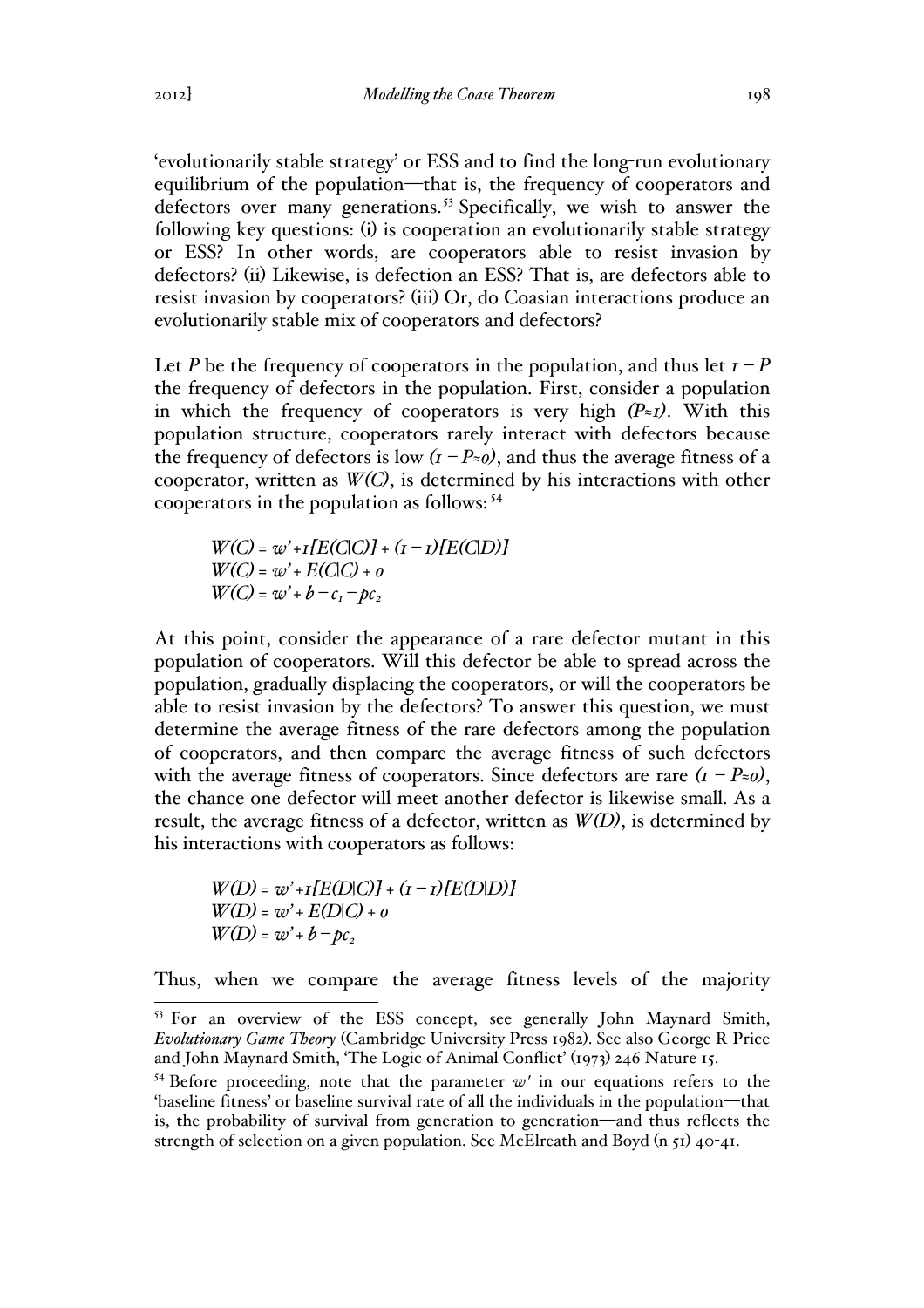cooperators and the rare defectors, we see that defectors have a higher average fitness than cooperators. Stated formally, we see that  $W(D) > W(C)$ because  $b - pc_2 > b - c_1 - pc_2$ .<sup>55</sup> This means that defectors will outperform cooperators and thus spread across and invade the population of cooperators.

But now this state of affairs raises a new question: can a population of defectors resist invasion by cooperators? Consider a population in which the frequency of defectors is high  $(I - P_zI)$ . With this population structure, defectors interact with other defectors most of the time, so the average fitness of a defector, W(D), is determined by his interactions with other defectors as follows:

*W(D) = w' +1[E(D|D)] + (1 – 1)[E(D|C)]*  $W(D) = w' + E(D|D) + o$  $W(D) = w' + (I - p)(-\epsilon_2)$  $W(D) = w' + pc_2 - c_2$  $W(D) = w' + c_2(p - 1)$ 

Next, consider the appearance of a rare cooperator mutant in this Hobbesian population of defectors. Will the rare cooperators be able to invade the population and displace the defectors, or will the defectors be able to resist invasion by the cooperators? To answer this question, we must compare the average fitness level of the rare cooperators with that of the majority defectors. Since cooperators are rare  $(P \approx o)$ , the average fitness of a cooperator is thus determined by his interactions with defectors as follows:

*W(C) = w' +1[E(C|D)] + (1 – 1)[E(C|C)] W(C) = w' + E(C|D) + 0*  $W(C) = w' + b - c_1 - bc_2$ 

Now, when we compare the average fitness levels of the majority defectors and rare cooperators, we see that the rare cooperators have a higher average fitness than the majority defectors do. This result also raises an intriguing question: will the population of cooperators and defectors continue to cycle depending on which group is in the majority, or is there an evolutionarily stable mix of cooperators and defectors?<sup>56</sup>

In any case, how does this result relate to Coase's Theorem? In summary,

 $<sup>55</sup>$  Notice that the baseline fitness terms,  $w'$ , cancel out.</sup>

 $56$  One could easily find for this equilibrium mix of defectors and cooperators by setting  $W(C)$  equal to  $W(D)$ , substituting  $p'$  for  $p$ , and solving for  $p'$ .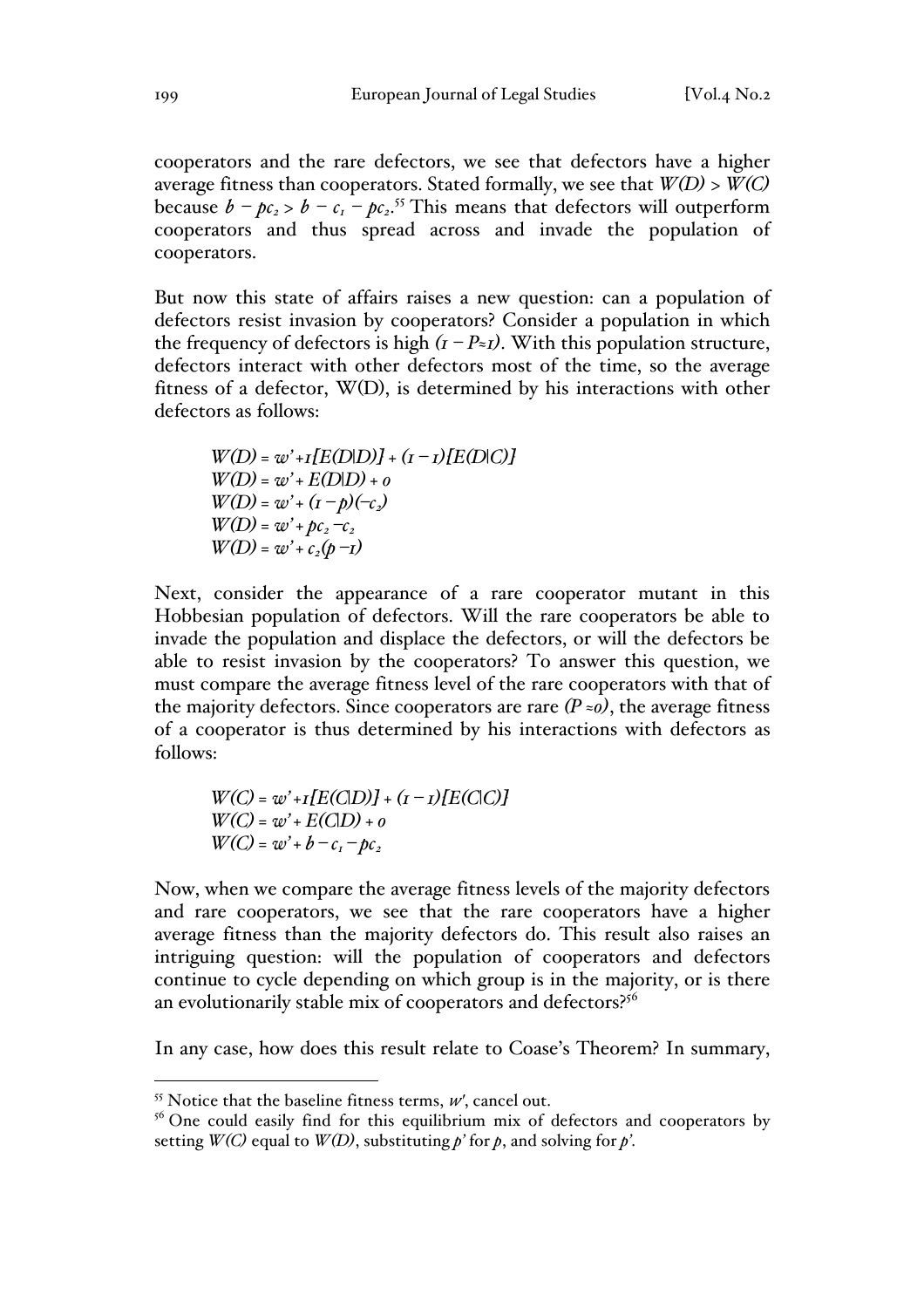our result shows another dimension of the Coase Theorem. Recall that Coase himself was concerned with negative externalities, or 'the problem of harmful effects'.57 Most of the literature on the Coase Theorem focuses on transaction costs, legal rights, bargaining, the endowment effect, and willingness to pay, and thus most commentators tend to focus exclusively on law, behavioral economics, or on economics proper: the benefits and costs of various negative externalities, such as the harmful effects produced by cattle ranching, crop farming, railroads, and so forth. In brief, the Coase Theorem asks two basic questions: what is the harm, and who should pay the cost to avoid this harm? Thus, under traditional economic or Coasian analysis, once the harm has been identified, the main questions are always economic in nature: 'who pays whom?'

Our analysis, in contrast, raises a different set of questions. Instead of 'who pays whom?', our analysis asks: which harm-avoidance measure more effectively reduces the probability or risk of harm? Unlike traditional economic or Coasian analysis, our analysis shows that what really matters is not the (social or private) benefits generated by a conflicting activities and not the (social or private) costs imposed by such activities, but rather what really matters is the effectiveness of the harm-avoidance measures that are available to the parties to address a given harm, and this insight is captured by the probabilistic payoffs, namely, the parameter  $p$ , in our models of Coasian games.

This insight is not necessarily inconsistent with main results of the Coase Theorem: the invariance thesis and the efficiency thesis. For example, the efficiency criterion is consistent with the proposition that courts and legislatures should impose legal liability on the party that can most effectively reduce the probability of a given harm, but notice that our emphasis is not on the cost of avoiding a given harm but rather on the probability of avoiding such harm. In many cases, cost and probability will be close proxies for each other, but in other cases, these issues may diverge: the 'cheaper cost avoider' may not necessarily be able to reduce the probability of a given harm more effectively than another party might. In other words, a different party might able to reduce the risk of such harm more effectively (although at greater cost) than the designated cheaper cost avoider. This possibility opens up a new avenue of research, a new door for the Coase Theorem to open.

 <sup>57</sup> Coase (n 1) 1.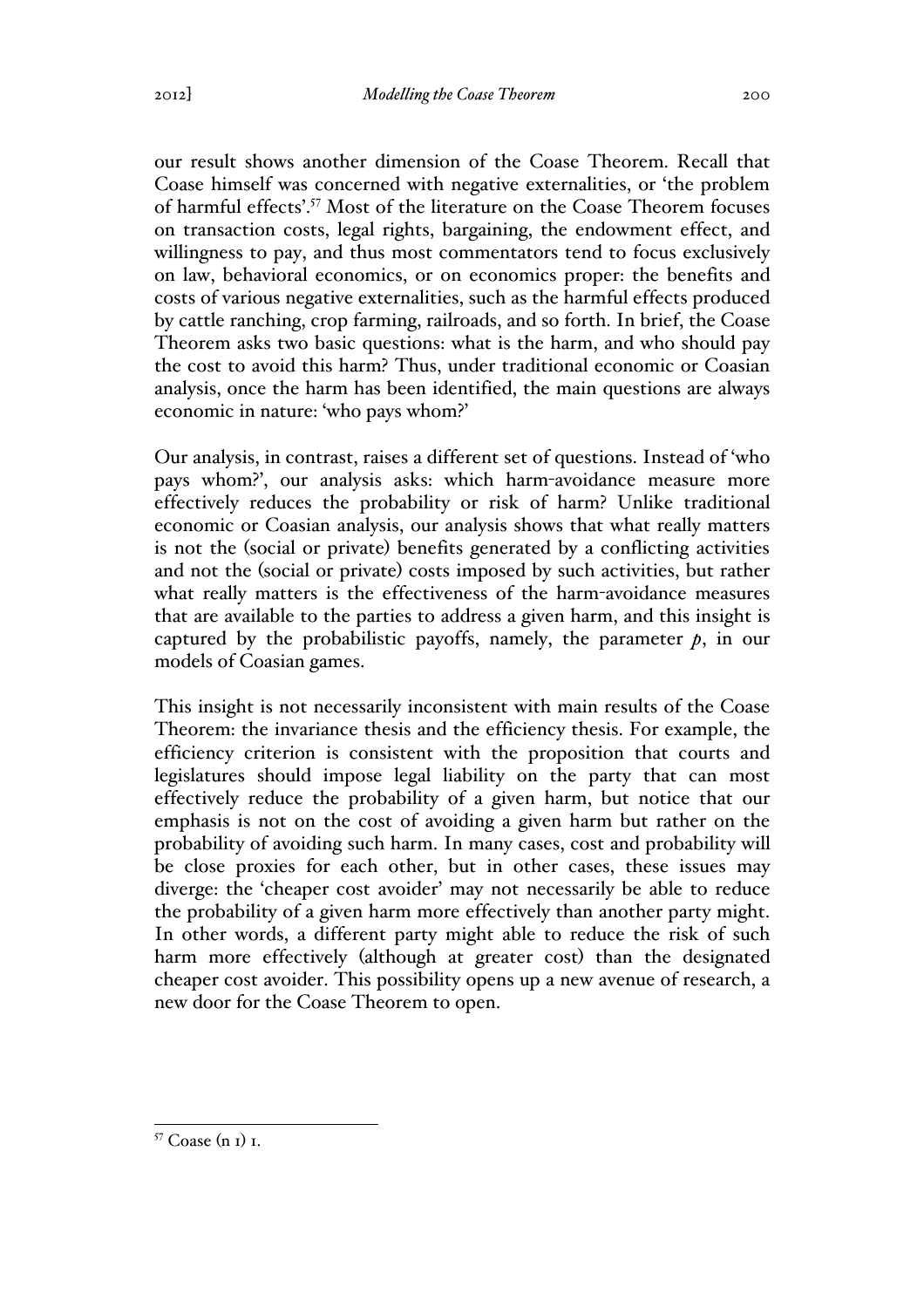## 3. *An Alternative Coasian Game with High Transaction Costs, Fixed Legal Rules, and Deterministic Payoffs*

Lastly, we model a farmer-rancher game with high transaction costs (ie no Coasian bargaining among the players) and with fixed legal liability rules but with deterministic (non-probabilistic) payoffs. For this revised Coasian game, we now add the following assumptions:

(a) The population is large, well-mixed, and composed of two ideal types: farmers *F* and ranchers *R*.

(b) Individuals from this large, well-mixed population are selected at random and interact in pairs.

(c) Individuals are not permitted to make side deals or Coasian bargains with each other (that is, we assume high transaction costs).

(d) In the absence of a legal rule, no fence gets built.

(e) When a legal rule is enacted (either fence-in or fence-out), there is full compliance with the rule; that is, if the rule is fence-in, all cattle ranchers comply with the rule and fence-in their lands, and by the same token, if the rule is fence-out, all farmers comply with the rule and fence-out their lands.

(f) The cost of fencing is constant and the payoffs to farming and ranching are equal, or stated formally, *bR=bF*.

As before, we recognize that these simplifying assumptions are not necessarily consistent with real-world conditions. For example, in a realworld situation, the cost of fencing will vary depending on the size of one's land, and the revenues generated by farming and ranching will likewise vary depending on a wide variety of factors. Nevertheless, we make these artificial and unrealistic assumptions to simplify our mathematical analysis and test the main insight generated by the Coase Theorem: the conjecture that the rules of the game will have no effect on the allocation of resources when transaction costs are high.

Now, consider a large, well-mixed population consisting of farmers and ranchers. Ranchers receive a fixed payoff of *bR*, while farmers receive a fixed payoff of  $bR - dp$ , where *d* is the cost of the damages or harm to crops caused by stray cattle, *p* is the probability that this harm will occur (in the absence of a fence), and *dp* > 0. For now, assume there is no fencing rule or convention in place and that *bR=bF*.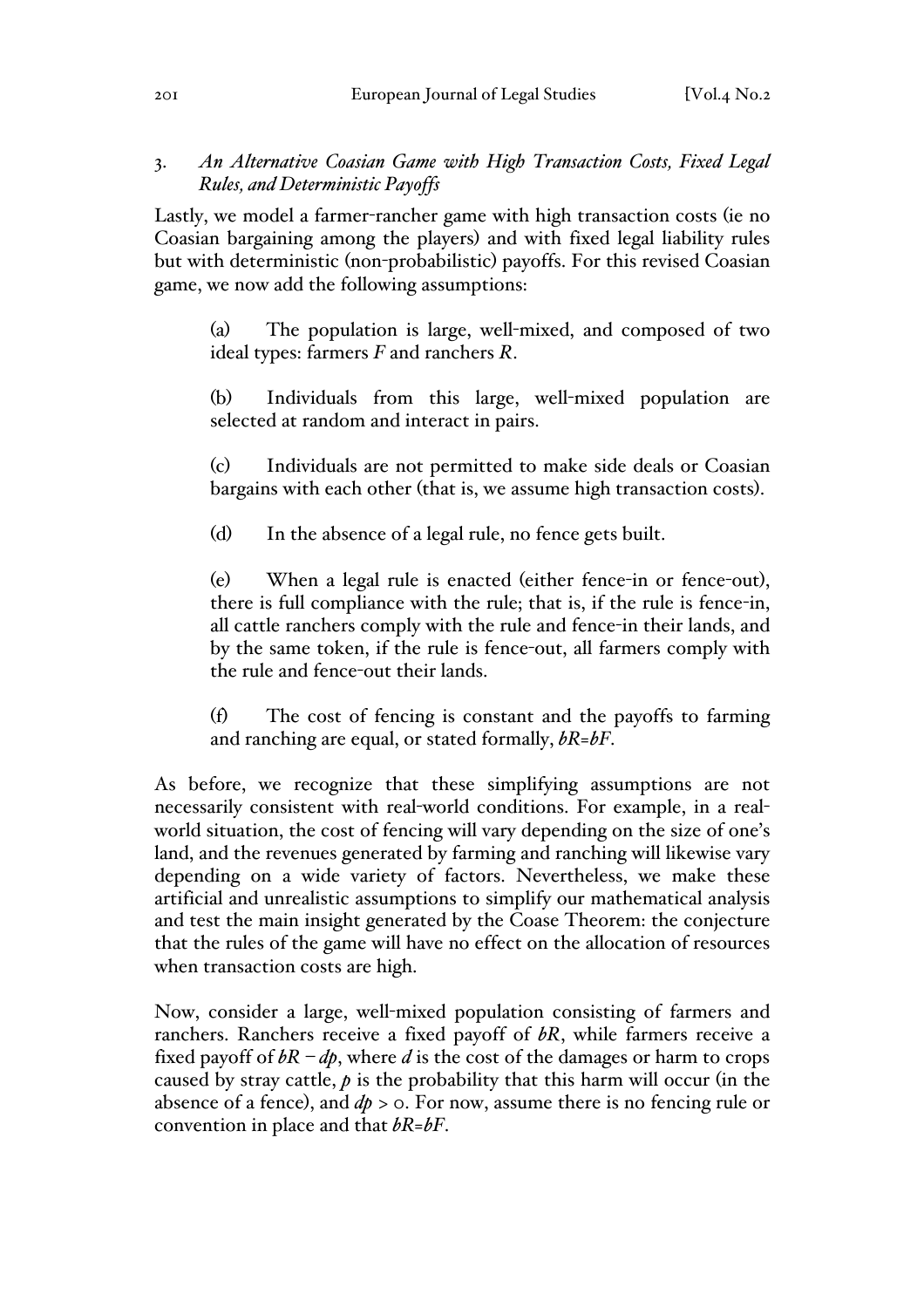Given this set of assumptions, we see that ranching is an evolutionarily stable strategy or ESS since the ranching payoff exceeds the farming payoff, since by definition  $bR > bF - dp$ . As a result, the population dynamic will be pro-rancher: when ranchers are common, farmers will not be able to invade a population of ranchers, and when farmers are common, ranchers will be able to invade the population and displace the farmers, and so either way, ranchers will always dominate the population in the absence of any fencing rule or convention.

But now consider what effect a fencing rule would have on our model. There are two possible rules: fence-in and fence-out. Assume both fencing rules are equally effective in solving the problem of stray cattle, so the main effect of either rule is simply to rearrange the payoff structure of farmer-rancher interactions, since fences are costly to build and maintain. Specifically, under a fence-in regime, the payoff to a rancher is  $V(R)=bR-c$ , where  $c$  is the cost of fencing-in the rancher's land, and likewise, the payoff to a farmer is  $V(F)=bF-(t-p)d$ , where this last term is the probability that the farmer's crops are damaged even with a fence in place. To keep this model as simple as possible, we will assume that the fence-in rule neutralizes the problem of stray cattle, that is, we assume that  $(i - p)d = 0$ . To recap, then, when ranchers are required to fence in their cattle, an individual rancher's payoff is reduced by the cost of fencing-in his land, while farmers receive a fixed payoff *bF* since the fence-in rule neutralizes the problem of stray cattle, ie  $(i - p)d = 0$ .

Given a fence-in rule, we now see that farming will be an ESS because the farming payoff exceeds the ranching payoff, or  $bF > bR - c$ . Thus, under a fence-in regime, the proportion of farmers in the population will increase in frequency over time. This means the following population dynamic will occur: when farmers are common, ranchers will not be able to invade a population of farmers, but when ranchers are common, farmers will always invade the population and displace the ranchers.

Next consider, what happens when the applicable rule is fence-out, instead of fence-in. Under a fence-out regime, the payoff to a rancher is *V(R)=bR*, while the payoff to a farmer is  $V(F)=bF-c$ , since now it is the farmer who must pay the fencing costs.<sup>58</sup> In summary, given a fence-out rule, ranching will be an ESS because the ranching payoff exceeds the farming payoff, that is,  $bR > bF - c$ . As in the case with no legal rule, the population

<sup>&</sup>lt;sup>58</sup> Again, for simplicity, we assume that  $bR = bF$ , ie, there is no reason to prefer farming over ranching or vice-versa, and we assume that the fence-out rule solves the stray cattle problem, so we ignore *d*.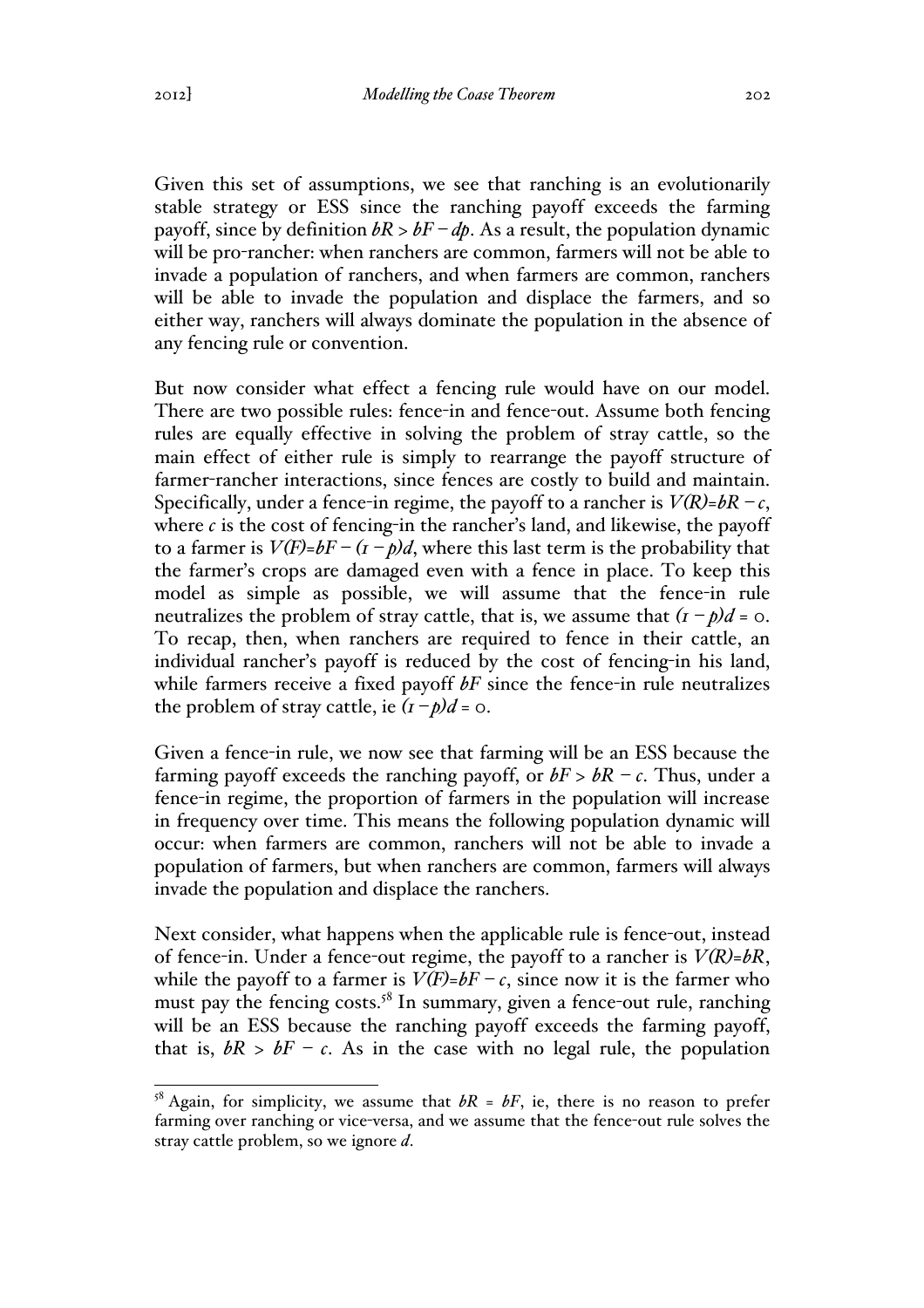dynamic will be pro-rancher: when ranchers are common, farmers will not be able to invade a population of ranchers, and when farmers are common, ranchers will always be able to invade the population and displace the farmers.

In summary, the lesson of this Coasian game is clear: the dynamic of the population over time is a function of the rules. That is, when transaction costs are high, or when Coasian bargaining is not possible, the payoffs of the players, and thus the outcome of the game, is dependent on the legal rule. This result thus confirms one of the conclusions or predictions of the Coase Theorem: when transaction costs are high, the choice of legal rule will determine the allocation of resources.

#### V. CONCLUSION

In closing, we concede that the Coasian games presented in this paper abstract from reality. Specifically, our models of the Coase Theorem are much more abstract and idealized than actual or real-life farmer-rancher interactions in many respects: the population of farmers and ranchers in our models are well-mixed and large, their corresponding strategies are simple and stylized, and the payoffs to each strategy are kept constant. In addition, we have omitted stochastic effects such as noise or errors from our model. Instead, we have decided to trade off realism for tractability. That is, we have intentionally designed our model of farmer-rancher interactions to be as simple as possible to illustrate the logic of the Coase Theorem.

We now wish to close this paper by looking towards the future and sketching some other possible Coasian games. Specifically, we briefly consider some variations to our model of the Coase Theorem and identify some new questions for future research:

Question #1 What happens when *bR≠bF*?

One direction for future work is to relax the assumption of equal payoffs, such as making the payoffs vary inversely with the choice of legal rule. For example, with a pro-farmer fence-in rule, a rancher might respond by investing less in ranching (eg by decreasing his herd from *n* steer to  $n - I$ steer), while farmers might respond by investing more in farming (by planting more crops), and this change in investment levels will, in turn, affect the expected payoffs corresponding with each activity.

Question #2 What happens when the choice of legal rule is endogenous to the model?